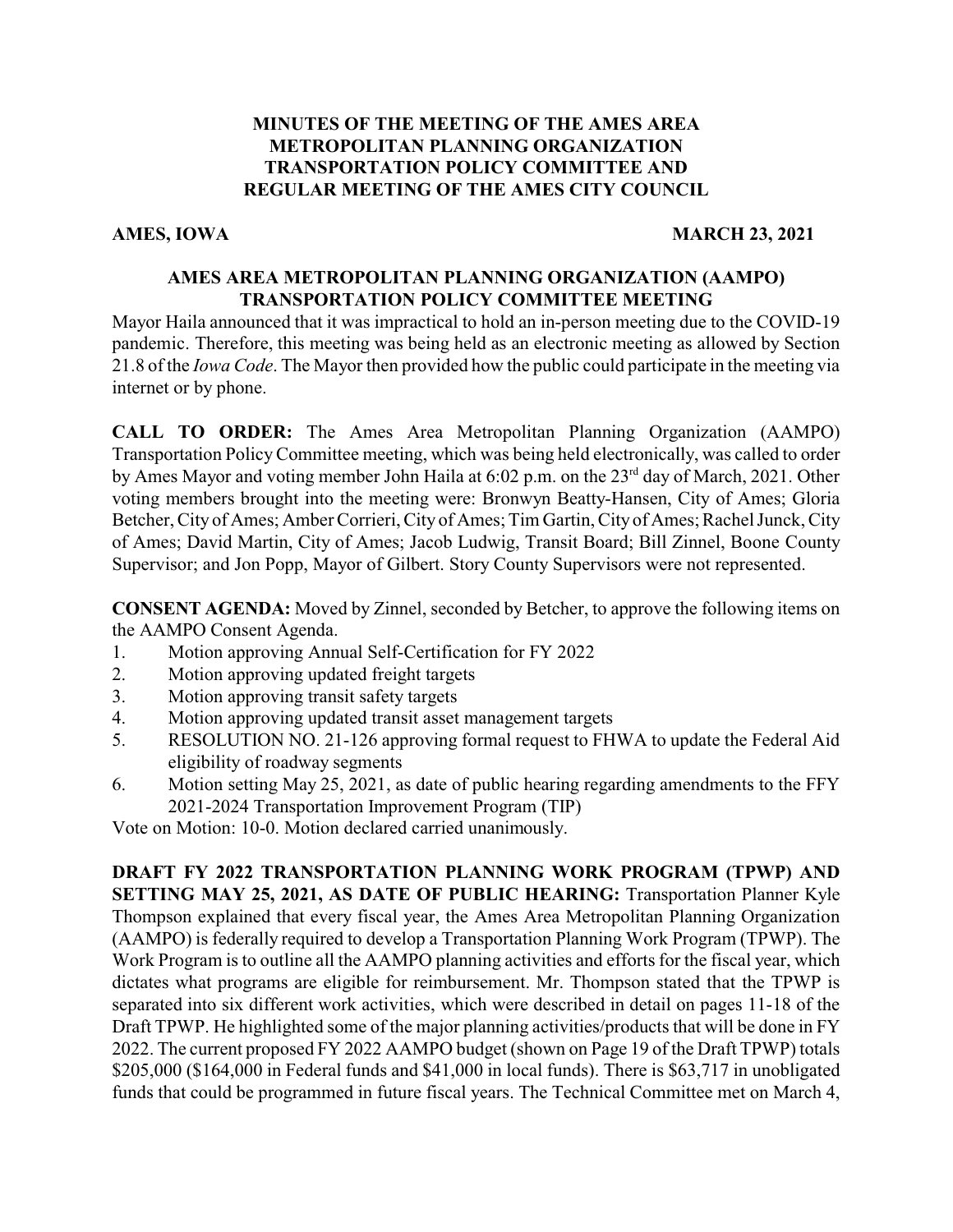2021, and unanimously recommended approval. A public comment period will start on March 24, 2021, and run through April 30, 2021. A public input session will be held virtually via Microsoft Teams on March 25, 2021. Mr. Thompson commented that the Draft TPWP is due to be reviewed for feedback from Federal and State partners from April 1 through April 30, 2021. A final public hearing will be held May 25 for final approval.

Moved by Ludwig, seconded by Beatty-Hansen, to approve the Draft FY 2022 Transportation Planning Work Program (TPWP) and set May 25, 2021, as the date of public hearing. Vote on Motion: 10-0. Motion declared carried unanimously.

### **POLICY COMMITTEE COMMENTS:** No comments were made.

**ADJOURNMENT:** Moved by Beatty-Hansen to adjourn the Ames Area Metropolitan Planning Organization Transportation Policy Committee meeting at 6:08 p.m.

# **MINUTES OF THE REGULAR MEETING OF THE AMES CITY COUNCIL**

**CALLTOORDER:** Mayor John Haila called the Regular Meeting ofthe Ames CityCouncil, which was being held electronically, to order at 6:10 p.m. with the following Council members participating: Bronwyn Beatty-Hansen, Gloria Betcher, Amber Corrieri, Tim Gartin, Rachel Junck, and David Martin. *Ex officio* Member Nicole Whitlock was also present.

Mayor Haila stated that it was impractical to hold an in-person Council meeting due to the Governor of Iowa declaring a public health emergency because of the COVID-19 pandemic. Therefore, limits have been placed on public gatherings, and this meeting was being held as an electronic meeting as allowed by Section 21.8 of the *Iowa Code*. The Mayor then provided how the public could participate in the meeting via internet or by phone.

### **10-YEAR WATER QUALITY MONITORINGPLAN WITH PRAIRIE RIVERS OFIOWA:**

Municipal Engineer Tracy Peterson mentioned that this was a unique opportunity for the City of Ames to partner with other municipalities and stakeholders in the Story County area.

Dan Haug with Prairie Rivers of Iowa went over the presentation on the Story County Water Monitoring and Interpretation Plan. He noted that a lot of people and paddlers use the creeks in Ames, and they want to make sure it is safe for them to do so. Mr. Haug mentioned that the Purpose Statement is "To collect and analyze water sampling data. To increase residents' knowledge and understandings and identify problems in our watersheds. To support and improve water quality." The Plan contains four pages of goals with 80 pages of supporting material. Mr. Haug briefly discussed the six chapters of the Plan. The goals and strategies for 2021-2030 are to: 1) to increase awareness of water quality in Indian Creek and South Skunk River, recognize progress, and engage stakeholders, who can positively impact those watersheds, 2) to expand monitoring efforts to cover more of the county, 3) to identify and promote actions that improve and sustain the water quality and system resiliency of the lakes and rivers through which water travels, and 4) strengthen the working relationships among current and future partners and implement the monitoring plan.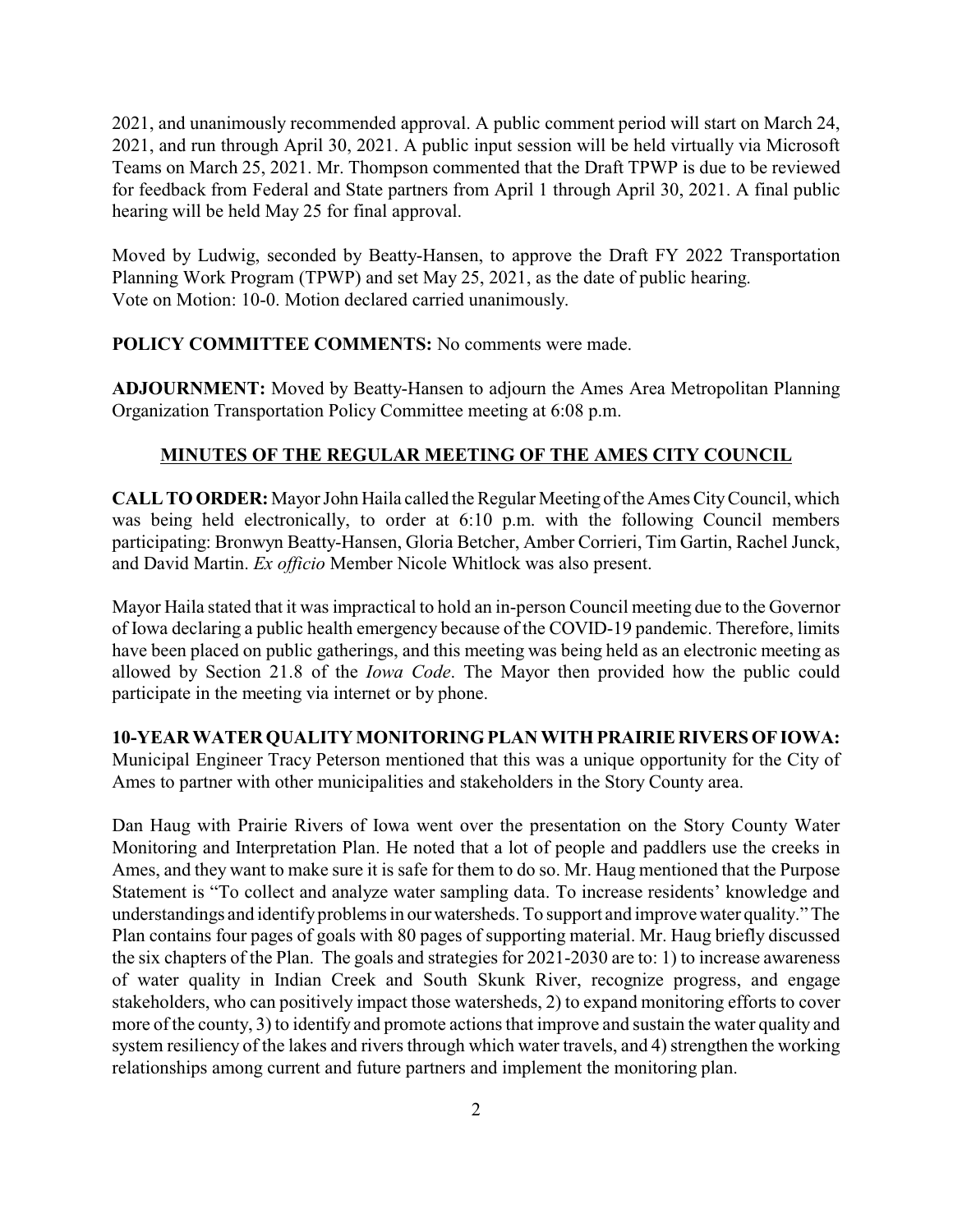Council Member Betcher asked if the name of of Squaw Creek will be changed throughout the Plan to Ioway Creek before it is released to the public. Mr. Haug stated he would double check on that.

Mayor Haila inquired if the E-Coli that is in the water was due to the spread of animal by products surface runoff from farm fields. Ms. Peterson mentioned it could be from a lot of sources. It has been discussed on finding a way to determine the source of the E-Coli, but the State lab has been behind due to COVID, this is something staff will continue to explore.

**CONSENT AGENDA:** Council Member Gartin requested to pull Item No. 11: Resolution setting date of public hearing for April 13, 2021, regarding sale of City-owned property at 1126 Grand Avenue to Habitat for Humanity.

Moved by Corrieri, seconded by Beatty-Hansen, to approve the following items on the Consent Agenda.

- 1. Motion approving payment of claims
- 2. Motion approving Minutes of March 9, 2021
- 3. Motion approving Report of Change Orders for period March 1 March 15, 2021
- 4. Motion approving ownership change for Class C Liquor License with Sunday Sales Dangerous Curves, 111-5<sup>th</sup> Street
- 5. Motion approving renewal of the following Beer Permits, Wine Permits, and Liquor Licenses:
	- a. Special Class C Liquor License with Sunday Sales Mongolian Buffet 1620 S Kellogg Ave #103 **pending Dram Shop Insurance**
	- b. Class C Liquor License with Sunday Sales Dangerous Curves 111  $5<sup>th</sup>$  St,
	- c. Class C Liquor License with Sunday Sales Cinemark Movies 12 1317 Buckeye Ave,
	- d. Class C Liquor License with Outdoor Service & Sunday Sales Cornbred BBQ 525 Main Street ste 106
	- e. Class B Liquor License with Sunday Sales Radisson Ames 2609 University Blvd
- 6 RESOLUTION NO. 21-127 approving and adopting Supplement No. 2021-2 to *Municipal Code*
- 7. RESOLUTION NO. 21-128 appointing Ed Gillett to serve on ASSET
- 8. RESOLUTION NO. 21-129 authorizing Public Art Commission to enter into agreements with artists for 2021/22 Ames Annual Outdoor Sculpture Exhibition selections
- 9. RESOLUTION NO. 21-130 authorizing Public Art Commission to acquire sculptures for 2021 Neighborhood Sculpture Program in the amount of \$13,500
- 10. RESOLUTION NO. 21-132 setting date of public hearing for April 13, 2021, regarding granting easement for ISU Pedestrian Bridge over University Boulevard
- 11. RESOLUTION NO. 21-133 dedicating right-of-way from 2520 Airport Drive and 3300 S. Riverside Drive to allow access for a public right-of-wayand direct the CityAttorney to draft an Ordinance that names the access road "Aviation Way"
- 12. RESOLUTION NO. 21-134 approving ten-year Agreement among the City of Ames, Iowa State University, and the Iowa State University Student Government for CyRide Transit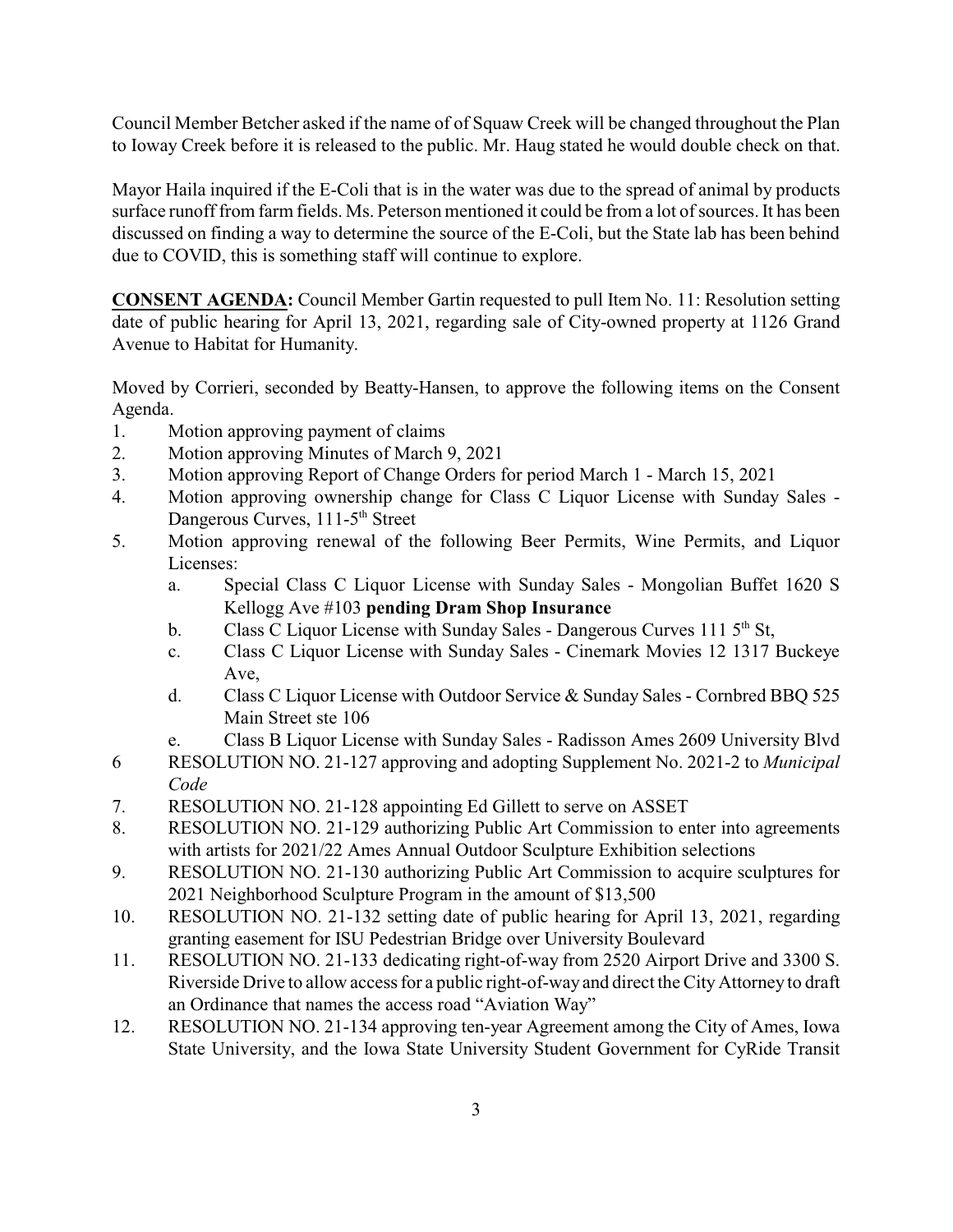Services beginning July 1, 2021, contingent upon approval by Iowa State University and the Iowa Board of Regents

- 13. Human Service Agency Contracts:
	- a. RESOLUTION NO. 21-135 approving revisions to FY 2021/22 Contracts
	- b. RESOLUTION NO. 21-136 approving revision to FY 2021/22 HIRTA Contract to clarify public purpose description
- 14. RESOLUTION NO. 21-137 awarding contract to NOVA Bus of Plattsburg, New York, for one 60-foot CyRide Articulated Bus Purchase in an amount not to exceed \$860,903
- 15. RESOLUTION NO. 21-138 approving Plat of Survey for 119 Washington Avenue

Roll Call Vote: 6-0. Motions/Resolutions declared carried/adopted unanimously, signed by the Mayor, and hereby made a portion of these Minutes.

# **SETTING DATE OF PUBLIC HEARING FOR APRIL 13, 2021, REGARDING SALE OF CITY-OWNED PROPERTY AT 1126 GRAND AVENUE TO HABITAT FOR HUMANITY:**

Council Member Gartin advised that he had pulled this item to allow him to abstain from voting because of his conflict of interest.

Moved by Betcher, seconded by Junck, to adopt RESOLUTION NO. 21-131 setting the date of public hearing for April 13, 2021, regarding the sale of City-owned property at 1126 Grand Avenue to Habitat for Humanity.

Roll Call: 5-0-1. Voting Aye: Beatty-Hansen, Betcher, Corrieri, Junck, Martin. Voting Nay: None. Abstaining due to conflict of interest: Gartin.

Resolution declared adopted unanimously, signed by the Mayor, and hereby made a portion of these Minutes.

**PUBLIC FORUM:** Mayor Haila opened Public Forum. No one requested to speak, so he closed Public Forum.

**DIRECTING STAFF ON SIDEWALK INFILL FOR 2019/20 CONCRETE PAVEMENT IMPROVEMENT PROGRAM (E. 3 RD STREET, E. 2 ND STREET, DES MOINES AVENUE, AND CENTER AVENUE):**Public Works Director John Joiner stated that this project is to redo some concrete streets that are north of Lincoln Way and east of Duff Avenue.

Staff wanted to present its infill plan with the Council before coming back to the Council with the plans and specifications.

Municipal Engineer Tracy Peterson mentioned that Abdelhafiz Ibrahim is one of the engineers that has been working with the neighborhood, speaking with landowners, and analyzing the area for sidewalk infill.

Public Works Engineer Abdelhafiz Ibrahim presented a map that gave an overview of the entire project. It showed where existing sidewalks are, where new sidewalk infill would be placed, and where no new sidewalk infill will be done. When the project was being designed, staff was trying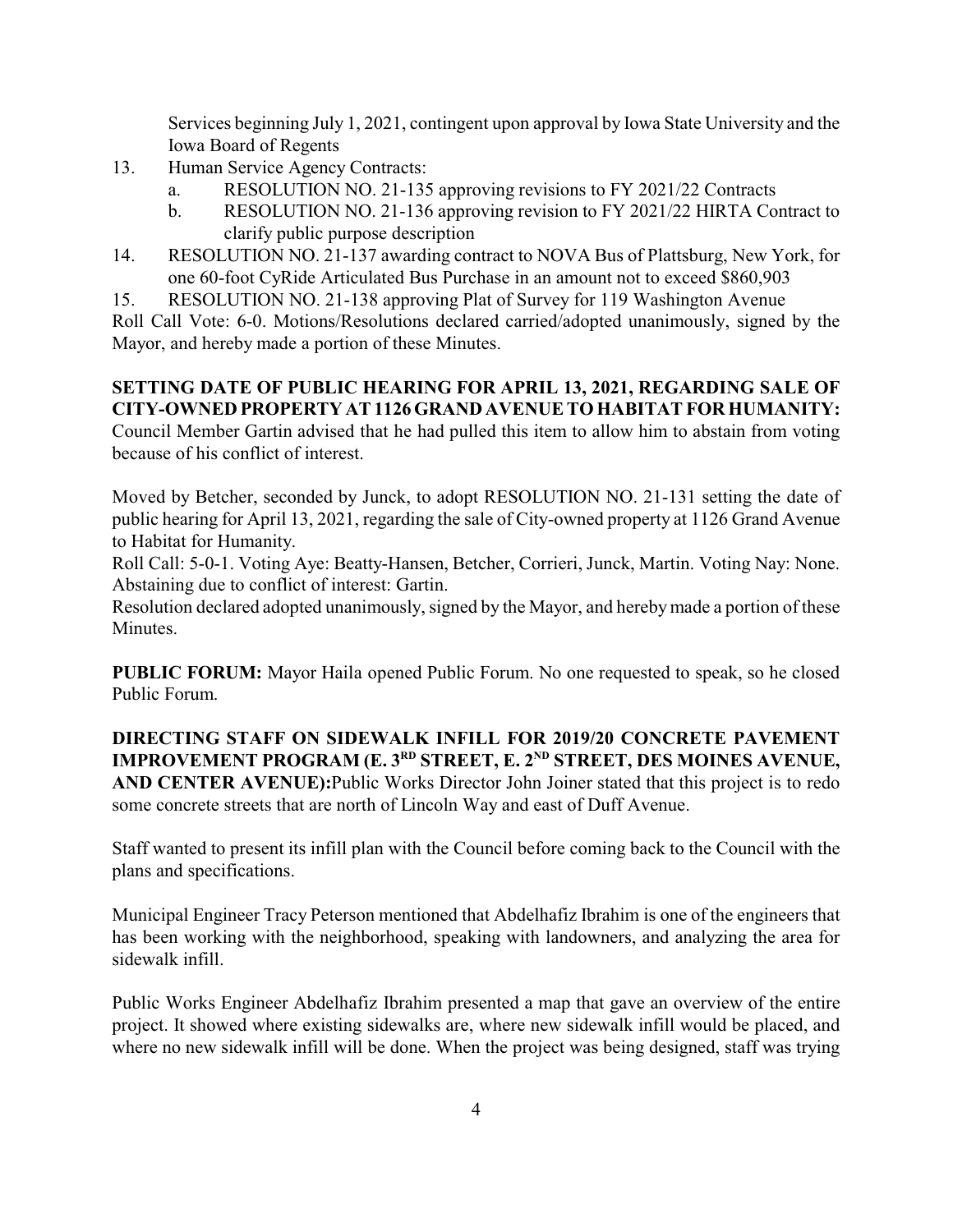to make sure there was connectivity of sidewalks on at least one side of the street. Mr. Ibrahim provided further details on each area of the project. Due to challenging grades, propertyaccess needs, and lack of available right-of-way, it was being recommended that sidewalk infill be implemented on all streets of the project except the following:

- 1. Both sides of the street along Des Moines Avenue (E  $2<sup>nd</sup>$  Street to E  $3<sup>rd</sup>$  Street)
- 2. The east side of Des Moines Avenue (E Lincoln Way to E  $2<sup>nd</sup>$  Street)
- 3. The south side of  $E 2<sup>nd</sup>$  (Des Moines Avenue to Center Avenue)
- 4. The west side of Center Avenue (East Lincoln way to  $E 2<sup>nd</sup>$  Street)

Council Member Martin inquired about the yellow curb in front of the Tip Top Lounge along Des Moines Avenue, wanting to know if the street reconstruction would have the area be a curb cut instead of a curb. Ms. Peterson mentioned that the curb was painted yellow to indicate that no one should park along that side of the street; this way the parking spots by the building can be utilized.

Council Member Betcher asked about all the buildings that are right up to the street frontage. She wanted to know if those sections are right-of-way or if it is public property. Mr. Ibrahim noted that on Des Moines Avenue, the right-of-way goes up to the building.

Mayor Haila asked for comments from the public.

Merlin Pfannkuch, 1424 Kellogg Avenue, Ames, stated he had several questions and comments about this project. He wanted to know if there were any residences in the area and how much pedestrian traffic there is. Mr. Pfannkuch commented that to put sidewalks in this area so quickly is not fiscally responsible. He noted that the infill of sidewalks in this area "was out of the blue" and now the Council is trying to push it through quickly. It was asked why the Council doesn't ask someone from the Planning and Housing Department what the Complete Streets Plan says. He mentioned that he sees nothing in the Complete Streets Plan that says there should be a sidewalk on at least one side of the street. Mr. Pfannkuch referred to a previous note he had sent the Council that sidewalk infill is something that should be discussed before any decisions are made. He questioned if there would be more bids if the sidewalk infill was dropped from the project. He mentioned that the project may be \$100,000 for sidewalks and an overall \$2 million for streets, but felt it would be more effective to have projects bid without sidewalks. Mr. Pfannkuch stated he is disappointed by how the Council handles sidewalks and doesn't like the idea that the City is mandating sidewalks. He didn't believe there were enough pedestrians to justify adding sidewalks. He commented that "money doesn't grow on trees" and he would like to see the money spent on more useful projects.

Public comment was closed by the Mayor.

Mayor Haila asked Ms. Peterson or Mr. Ibrahim to answer Mr. Pfannkuch's questions. The first question was regarding if there were any residences in the area. Ms. Peterson stated the area is a commercial district and there are not any residences. The second question was regarding the amount of foot traffic in the area. Ms. Peterson explained that a pedestrian count has not been done so she is unable to provide a count. She noted that she sees people walking on Duff and Lincoln Way, but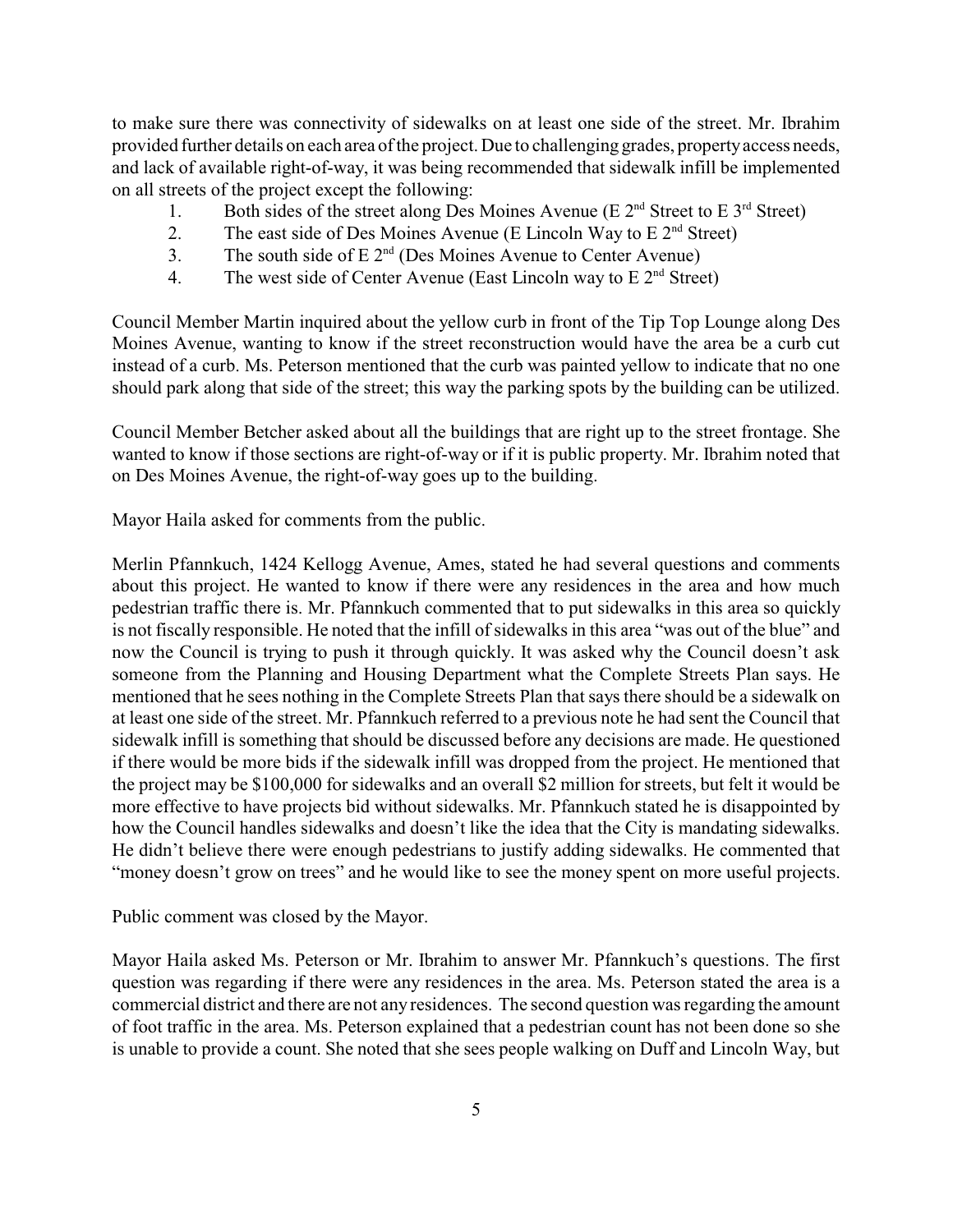not sure of their destination. The Mayor asked about Mr. Pfannkuch's comment about receiving more bids if sidewalks were not included. Ms. Peterson mentioned that the sidewalks are not the driving force. The driving force is the material used for the construction/rehabilitation of the street. It was then asked if Ms. Peterson knew what the sidewalk cost was for this project. She noted that the sidewalks will cost roughly \$100,000 of the multi-million-dollar project. The last question Mr. Pfannkuch had mentioned was how the Complete Streets Plan was not being followed. Ms. Peterson mentioned that staff has continuously looked for ways to provide connectivity throughout all projects. Public Works Director John Joiner explained that the Complete Streets Plan directs staff, as they are designing projects, to evaluate sidewalk connectivity. Staff starts out looking at connectivity on both sides of the street, but if that is not practical, it encourages staff to get connectivity through a corridor or a neighborhood.

Council Member Betcher pointed out that east of this area on  $2<sup>nd</sup>$  Street, there is an apartment complex that houses several low-to moderate -income families who are less likely to have cars than some of the other apartment complexes in town.

Moved by Martin, seconded by Corrieri, to direct staff to incorporate sidewalk infill on this project as proposed by City staff.

Vote on Motion: 6-0. Motion declared carried unanimously.

**PRELIMINARY PLANS AND SPECIFICATIONS FOR 2020/21 ASPHALT STREET PAVEMENTIMPROVEMENTS (MCKINLEY DRIVE, JENSEN AVENUE, AND LUTHER DRIVE), WHICH INCLUDES INFILLING THE SIDEWALK ON THE WEST SIDE OF JENSEN AVENUE FROM 24TH STREET TO 25TH STREET; SETTING APRIL 7, 2021, AS BID DUE DATE AND APRIL 13, 2021, AS DATE OF PUBLIC HEARING:** Municipal Engineer Tracy Peterson noted that this pavement project is for McKinley Drive (Hayes to Northwestern Avenue), Jensen Avenue (24<sup>th</sup> Street to Luther Drive), and Luther Drive (Kellogg Avenue to  $28<sup>th</sup>$  Street).

Public Works Engineer Abdelhafiz Ibrahim noted that the only sidewalk infill needed for this project is by the Ace Hardware store off 24<sup>th</sup> Street. Ms. Peterson commented that Mr. Ibrahim has had conversations with Ace Hardware regarding the sidewalk infill. Staff had sent letters to all residents/businesses and met with those that will be directly impacted or responded to the letter to obtain input on staging, infill of sidewalk, construction timing, and special access needs. All comments that were received were incorporated into the project design.

The Mayor opened public comment. It was closed when no one came forward.

Moved by Betcher, seconded by Beatty-Hansen, to adopt RESOLUTION NO. 21-139 approving the preliminary plans and specifications for the 2020/21 Asphalt Street Pavement Improvements (McKinley Drive, Jensen Avenue, and Luther Drive), which includes infilling the sidewalk on the west side of Jensen Avenue from 24<sup>th</sup> Street to 25<sup>th</sup> Street; setting April 7, 2021, as bid due date and April 13, 2021, as the date of public hearing.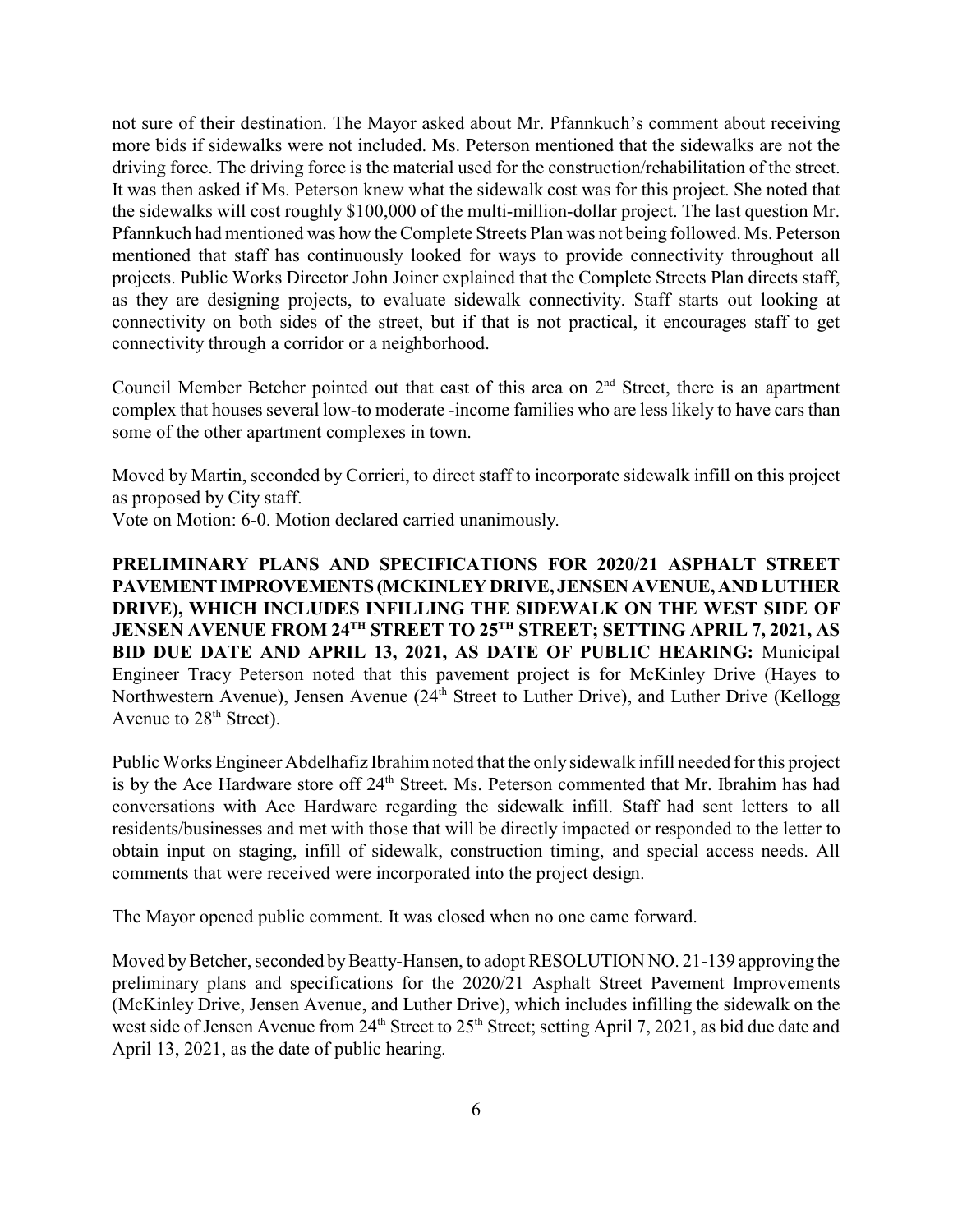Roll Call Vote: 6-0. Resolution declared adopted unanimously, signed by the Mayor, and hereby made a portion of these Minutes.

**PRELIMINARY PLANS AND SPECIFICATIONS FOR 2020/21 CONCRETE PAVEMENT IMPROVEMENTS (8TH STREET FROM NORTHWESTERN TO DUFF) WITHOUT THE ADDITIONAL SIDEWALK INFILL ON THE SOUTH OF 8 TH STREET FROM WILSON AVENUE TO CLARK AVENUE; SETTING APRIL 7, 2021, AS BID DUE DATE AND APRIL 13, 2021, AS DATE OF PUBLIC HEARING:** Municipal Engineer Tracy Peterson explained that this project is for concrete pavement improvements on 8<sup>th</sup> Street (Northwestern Avenue to Duff Avenue). Conversations were had with the neighborhood by letters and informational videos/web pages. City Engineer Abdelhafiz Ibrahim explained that, during his outreach, the neighborhood was mostly concerned about access, but all were in favor of the project.

Mr. Ibrahim noted that after analysis, it was recommended that sidewalk infill not be implemented along the south side of 8<sup>th</sup> Street from Wilson Avenue to Clark Avenue. There were several concerns with the design that lead staff to not recommend implementation of the sidewalk infill, including the removal of five mature trees and the relocation of existing electric overhead poles/lines. There is an existing sidewalk on the north side, thereby providing connectivity through the neighborhood.

Ms. Peterson mentioned that last week staff met via phone with a few low-vision groups in the community and all the Public Works projects were discussed. The groups were supportive of staff's recommendations.

Council Member Betcher asked if staff knew what the sidewalk condition was on the north side of 8<sup>th</sup> Street. She pointed out that she hadn't walked in the area in a while, but recalled that a few sections were getting bad. She wondered if this would be an opportunity for outreach to the owners of the sidewalk to do any updates or repairs. Ms. Peterson mentioned that staff could look, but during its cursory look, there was nothing that stood out. She commented that staff will follow up with any property owners if repairs are needed.

Mayor Haila opened public comment and closed it when no one came forward.

Moved by Betcher, seconded by Gartin, to adopt RESOLUTION NO. 21-140 approving the preliminary plans and specifications for the  $2020/21$  Concrete Pavement Improvements ( $8<sup>th</sup>$  Street from Northwestern to Duff), without the additional sidewalk infill on the south of  $8<sup>th</sup>$  Street from Wilson Avenue to Clark Avenue; setting April 7, 2021, as the bid due date and April 13, 2021, as the date of public hearing.

Roll Call Vote: 6-0. Resolution declared adopted unanimously, signed by the Mayor, and hereby made a portion of these Minutes.

**MINOR LAND USE POLICY PLAN AMENDMENT TO THE AMES URBAN FRINGE PLAN AT 23959 - 580TH AVENUE AND ADJACENT PARCELS:** City Planner Julie Gould stated the initial application came from Roger S. Larson in July 2020, and CityCouncil voted at that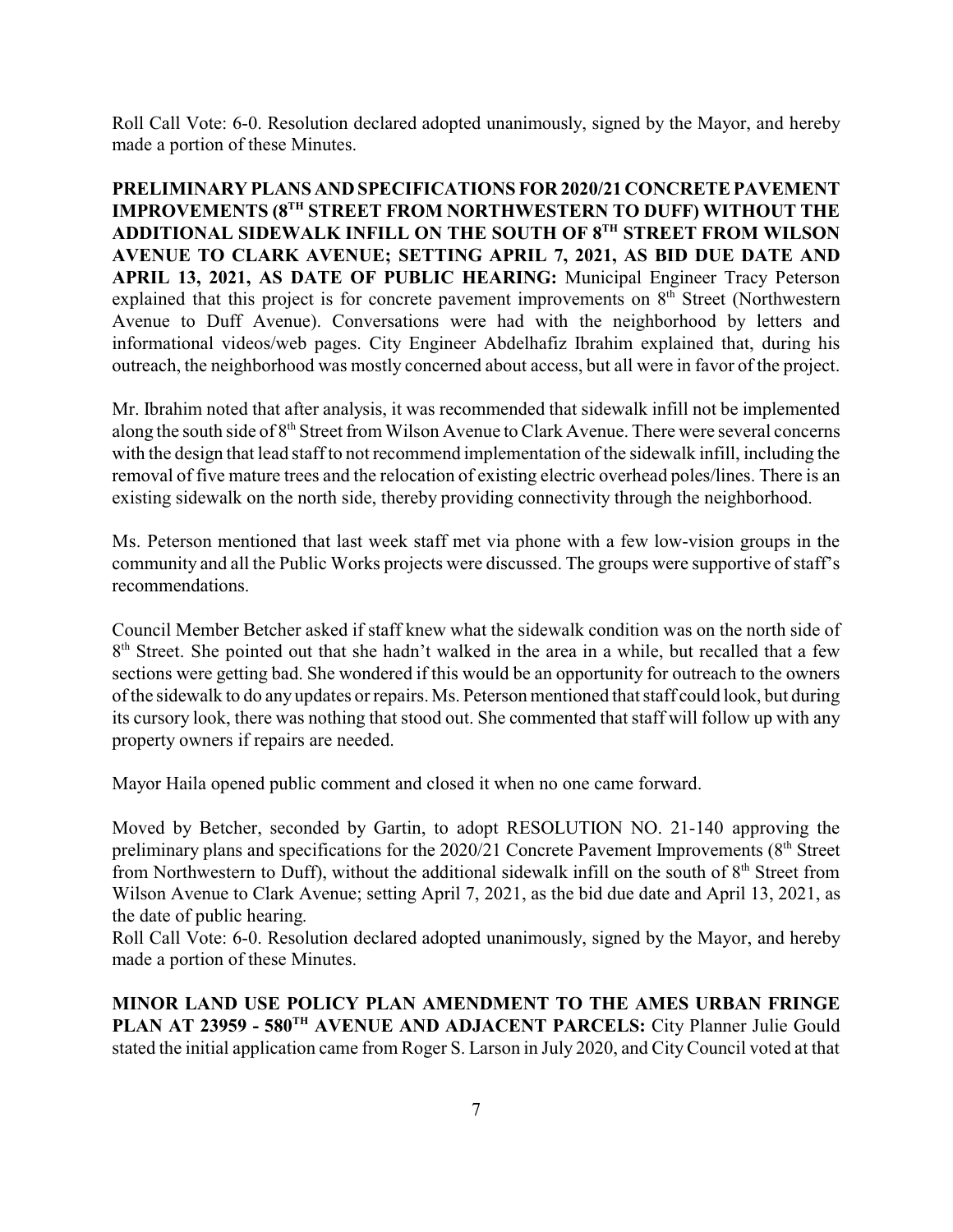time to allow this request to move forward. After July 2020, additional annexation applications were submitted and the Fringe Area Plan Amendment area had been enlarged to include additional properties (LDY LLC, and the Banker's Trust properties) in order to create an orderly boundary change with the designation to Planned Industrial. Ms. Gould pointed out a typo on the Addendum in the Council Action Form: under the heading "Ames Urban Fringe Plan" it notes the Amendment is to change the designation to "Rural Residential" when it is actually "Planned Industrial." Planned Industrial policies address use and land use designation locations being located near limited access thoroughfares to accommodate the transportation of industrial goods and services. Given the proximity to the Prairie View Industrial Center and future Highway 30 interchange it would not be unexpected for future development to occur in the area. There are no changes being proposed to the properties for land uses at this time. The Larson Leasing site operates on rural water and this would be maintained. There will not be any immediate impact to the existing residences on 580<sup>th</sup> Avenue. The Planning & Zoning Commission voted to recommend approval and the Story County Board of Supervisors approved the proposed Amendment. The Gilbert CityCouncil will consider this request at an upcoming meeting. Planning Director Kelly Diekmann noted that Gilbert's approval is not necessary for final approval of the change due to its location to the east of Ames and is a change that does not directly affect Gilbert.

The Mayor opened public comment. It was closed when no one came forward.

Moved by Betcher, seconded by Corrieri, to adopt RESOLUTION NO. 21-141 approving the Minor Amendment to the Ames Urban Fringe Plan Land Use Framework Map to change the land use designation of approximately 144 acres of land located at the northwest corner of 580<sup>th</sup> Avenue and Highway 30, from Agriculture\Long Term Industrial Reserve to Planned Industrial, and an amendment to the Ames Urban Fringe Plan Land Use Classes Map to reflect the changes to the subclasses.

Roll Call Vote: 6-0. Resolution declared adopted unanimously, signed by the Mayor, and hereby made a portion of these Minutes.

**PRELIMINARYPLATFOR KINGSBURY SUBDIVISION, 5 TH ADDITION:**CouncilMember Beatty-Hansen stated the Council received an email from Jim Gregory questioning if there was any plan to extend the South 3<sup>rd</sup> on-street bike facility east of South Duff to Cherry Avenue and then north on Cherry Avenue to East Lincoln Way. Mr. Gregory thought it was going to be part of the Long-Range Bicycle Plan. Planning and Housing Director Kelly Diekmann mentioned that he would have to follow-up separately as he is not familiar with the Bike Plan for this area. Ms. Beatty-Hansen commented that she would forward the email to City Manager Steve Schainker to distribute to staff. Council Member Martin stated they would generally expect that there would be a bike facility on Southeast  $3<sup>rd</sup>$  Street, and if the street were to be extended, they would expect to see bicycle accommodations through the extended streets. Director Diekmann explained that would be part of the Complete Streets Plan.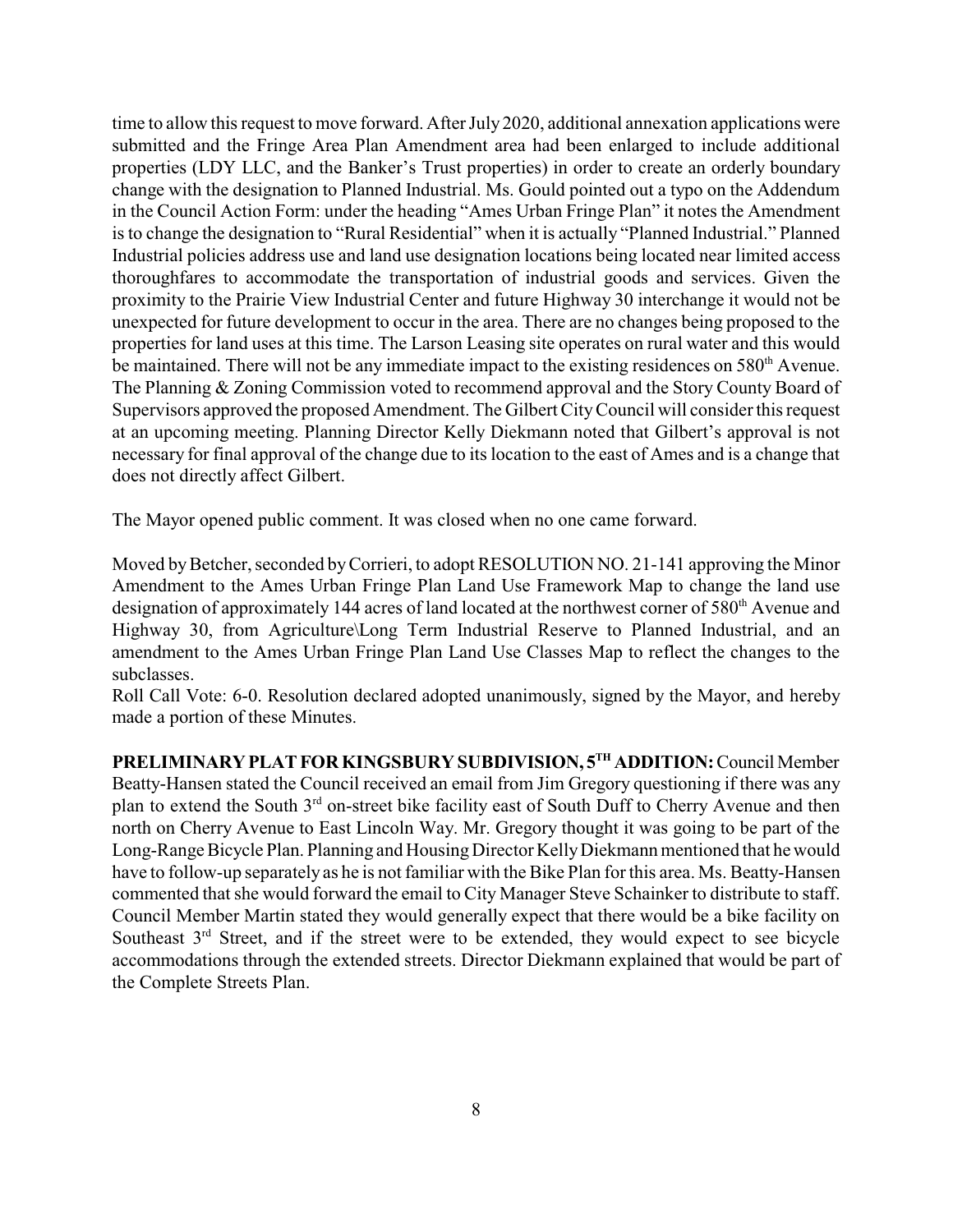Council Member Gartin wanted to clarify at what point would the Council expect to see bike infrastructure on the Plat map. Mr. Diekmann noted that the Council wouldn't see it as there is not a bike lane standard in the *Subdivision Code*.

The Mayor asked if anyone from the public wished to speak. No one requested to speak.

Moved by Gartin, seconded by Corrieri, to adopt RESOLUTION NO. 21-142 approving the Preliminary Plat for Kingsbury Subdivision, 5<sup>th</sup> Addition. Roll Call Vote: 6-0. Resolution declared adopted unanimously, signed by the Mayor, and hereby made a portion of these Minutes.

Moved by Betcher, seconded by Gartin, to direct staff to work with the developer to prepare a Development Agreement update for deferral of sidewalks and extension of SE 3<sup>rd</sup> Street. Vote on Motion: 6-0. Motion declared carried unanimously.

# **PRELIMINARY PLAT FOR QUARRYESTATES SUBDIVISION, 5 TH ADDITION AT 1899 HYDE AVENUE:** Director Diekmann stated Planner Justin Moore was available for any questions.

The Mayor asked if there was anyone from the public who wished to speak. There was no one wishing to speak.

Moved by Gartin, seconded by Betcher, to adopt RESOLUTION NO. 21-143 approving the Preliminary Plat for Quarry Estates Subdivision, 5<sup>th</sup> Addition at 1899 Hyde Avenue. Roll Call Vote: 6-0. Resolution declared adopted unanimously, signed by the Mayor, and hereby made a portion of these Minutes.

**INITIATIONOFFLUMMERFELTCRANE ANNEXATION AT THE INTERSECTION OF LINCOLN WAY AND NORTH 500TH AVENUE:** Planning and Housing Director Kelly Diekmann stated that if the Council approves the request it will start the initiation step. A process will then be started to notify multiple governmental entities, property owners, a public hearing with the Planning and Zoning Commission, and then eventually coming back to City Council. The process will take about three months before it would come back to the Council. Because the Annexation would need to proceed as an 80/20, the request would need to be presented and approved by the City Development Board and the State before it could be finalized.

The Mayor stated that the Council had received several emails with questions regarding this project and those have been forwarded to Director Diekmann to address. He pointed out that the Council is not voting to annex the area; tonight is to start the initiation process.

City Planner Eloise Sahlstrom explained that the City had received annexation petitions from two propertyowners. The site is immediatelywest of the Ames corporate limits and extends to the Boone County line of North 500<sup>th</sup> Avenue. She pointed out on the location map that there is a small island of land that is surrounded, and according to State law, that property cannot remain in the County and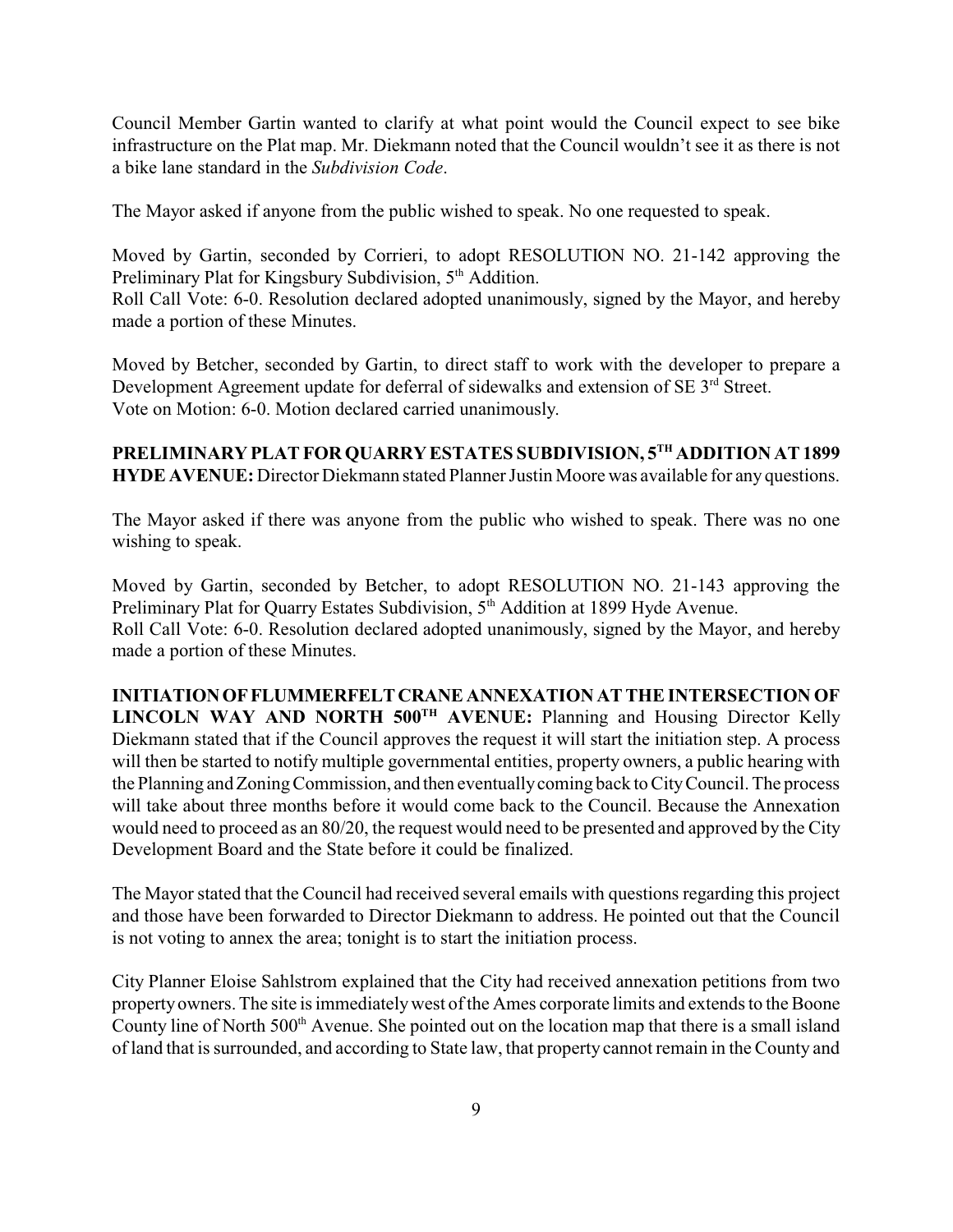will need to be annexed. The area proposed for annexation has two separate designations that include Urban Service Area with an Urban Residential designation as well as Rural Urban Transitional Area with Highway Oriented Commercial. The intent of these designations is for development of residential in conjunction with three to five acres of commercial land at the corner of Lincoln Highway and North 500<sup>th</sup> Avenue. The non-consenting properties (other than the island property) would be able to remain, if Council chooses to allow them to stay in the County, as it would not create an island. However, if the City Council chooses not to proceed with including those properties, the properties would need to be annexed in the future to avoid creating an island when land to the south owned by Wolfe-Belitsos is annexed. A concept plan has yet to be submitted, but in discussions with the developer, their first preference is to rezone and develop the land under Residential Low-DensityPark (RLP) zoning as a manufactured home park with a corner commercial node.

Ms. Sahlstrom advised that Sunset Ridge was platted to the north and east with stub streets abutting the property to eventually be connected to the site. It was the intention that Ellston Avenue and Springbrook Street would continue into this area with similar FS-RL development. Terminating public streets at the current street stubs is not acceptable for circulation in this area, regardless of use. If the new development were not to have an interconnected network with Sunset Ridge, Ellston Avenue, and Springbrook Drive, there would be a minimum requirement to connect to one another as an extension of Sunset Ridge. Ms. Sahlstrom mentioned that at this time no concept has been provided. The next step would be rezoning with a Master Plan. If the Council agreed to initiate the Flummerfelt Crane annexation, in the Pre-Annexation Agreement, staff will need to address the issues of requiring a traffic study prior to rezoning, extension of water lines at the time of development consistent with the City's Master Plan, address the extension of stubbed streets from Sunset Ridge Subdivision, and restrict development on previously platted county lots.

Council Member Gartin asked Ms. Sahlstrom to give some background on the Crestview Mobile Home Park, as he believed this property is currently a non-consenting property. Ms. Sahlstrom mentioned that the mobile home park is no longer there, and the property is vacant except for residential structures.

Council Member Betcher mentioned that the non-consenting properties have the potential to be brought in later when the Wolfe-Belitsos property is annexed. She wanted to know if leaving a jagged edge is something the City Development Board would likely look at and be concerned about. Ms. Sahlstrom explained that they will definitely look at the jagged edge; it would make sense to square up the properties.

Council Member Martin mentioned that there is potentially a rental home in the annexation. He wanted to know what would happen to Letters of Compliance when a rental property is brought into the City. Ms. Sahlstrom noted that the property owner would become subject to the City of Ames rental code. Mr. Martin noted that the owner is aware that rezoning is a subsequent decision and there may be constraints that make the idea of a manufactured home community to be less desirable. He questioned if there was any policy in the Land Use Policy Plan (LUPP) or something in the works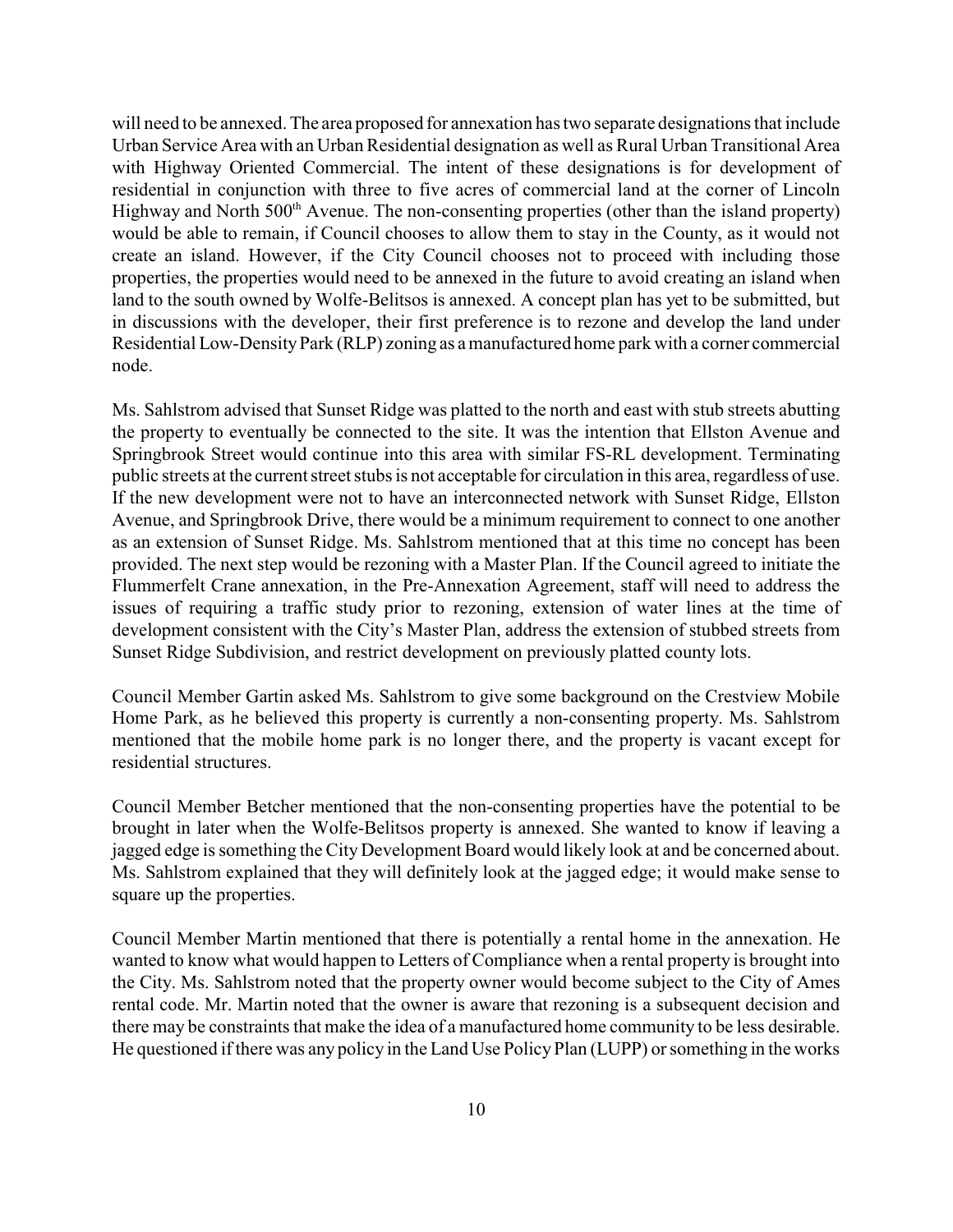with the Comprehensive Plan that addresses manufactured home communities as opposed to other types of housing. Director Diekmann explained that in the current LUPP, it is just a zone that someone may apply for, and in the Ames Plan 2024, the product type was not identified as a type of housing. Mr. Diekmann stated they did not speak about mobile homes as a particular building type.

Brant Lemer, 5333 Tabor Drive, Ames, and property owner of 5615 West Lincoln Way, Ames, stated that he spoke under Public Forum in February 2020. He wanted to know why there are two proposed involuntary annexation applications and not an annexation from the applicant who wants to do its own development. He noted that a plan in 2020 wasn't on the Agenda and no one knew about it. Director Diekmann pointed out that there was an incomplete Annexation application a year ago that was never forwarded to the City Council. Mr. Lemer stated that no plans had any commercial frontage. He noted how the City Council is good about not exercising a forcible annexation. It was noted that he is currently a non-consenting property, but may become consenting depending on if all his questions could be answered.

Chuck Winkelblack, 105 S. 16th Street, Ames, stated that this is the start of the process, and he understands there is a lot of work to be done. They are unable to move forward until the process is started. He explained that they are in favor of having commercial on the corner of the property and met with staff last week to go over issues. He encouraged the Council to move forward with his request regardless of including the non-consenting properties or not. Mr. Winkelblack explained that he has been upfront with the Lemer and the Adam families and it didn't make a difference to them if their properties are annexed as they just want to move forward with their property. He understood that there is no guarantee on zoning.

The Mayor asked Director Diekmann to address some of Mr. Lemer's questions. Mr. Diekmann stated that, in terms of the Land Use diagram that was shown, there is the expectation of a commercial property on the corner. There could be additional commercial, but until a rezoning is done, the precise boundaries wouldn't be known. He explained that when the property comes into the City, it will be Agriculturally zoned and then a property owner would suggest a rezoning boundary. It was noted that the first three months is the annexation process and once the City Development Board has made the decision to allow the Annexation, the rezoning discussion and process would start.

Mayor Haila inquired if all of the south end of the proposed site is going to be Highway-Oriented Commercial. Mr. Diekmann mentioned that this is a unique case as this is the first time staff has had an annexation with the HighwayCommercial designation. He explained that he would not interpret that the south two-thirds are going to be commercial, but there will be a commercial component.

Brent Adams, 5507 Lincoln Way, Ames, stated he was unaware this item was being presented tonight as he did not receive any notification. It was a year ago that this area was discussed, and he was told to speak with Director Diekmann. He mentioned that he spoke with Mr. Diekmann and was told "that without a plan it was too complicated to explain without specific items," but was sent an email with frequently asked questions. After reading through the information, he saw no benefit to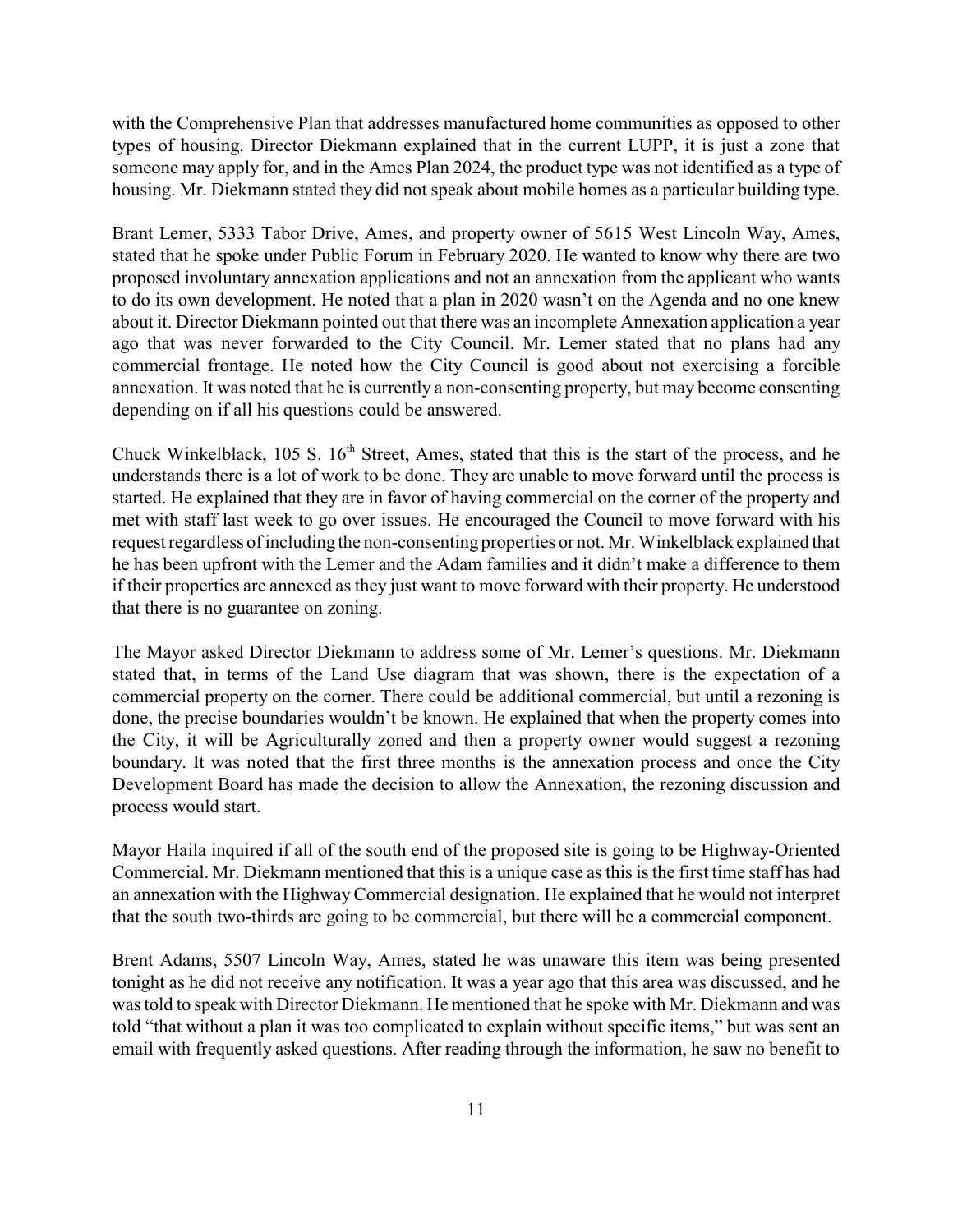being annexed into the City. He stated that since the property across from him isn't annexed into the City and he would not create an island, he should be able to stay with the County.

Ryan Doyle, 5620 Allerton Drive, Ames, stated he is a property owner who abuts the property being discussed. He understood that the discussion tonight was not about rezoning to something else, but as an abutting property owner, he wanted his voice to be heard. Mr. Doyle explained that he is very concerned about the Flummerfelt's operations. He mentioned that when the Flummerfelts purchased the property, within a week over 300 trees were scheduled to be taken down. It was explained that he is not sure if the Flummerfelt organization was supposed to discuss its plans with the neighboring properties or not, but he is concerned with the lack of transparency. Mr. Doyle stated after reading the Council Action Form he would like to urge the City to try to make sure there are hard agreements on paper. Mayor Haila asked Mr. Doyle what his concerns were regarding the intent of the property. Mr. Doyle mentioned that, from what they understood, the new organization that bought the property was a manufactured community. As abutting property owners, they would not want to endorse that type of residential model. He noted that this has moved quickly and the lack of transparency was concerning.

Lauris Olson, 1705 Buchanan Drive, Ames, stated she is a former Story County Supervisor and is now retired. She mentioned that she is a vocal advocate for a variety of housing in the community, especially for people who can't buy a \$250,000 or higher home. Ms. Olson wanted to remind everyone that single-family residential also includes mobile homes. Some people elect to have manufactured housing and one of the reasons is affordability. She stated that they would not be discussing very low-income families as she believed the Flummerfelt houses sell over \$70,000 and higher homes. She urged the Council to move forward with the Annexation and to keep options open. She mentioned that she is aware that the Crane/Flummerfelt property is private property and they had every right to cut trees down.

The public comment period was closed by Mayor Haila when no one else requested to speak.

Moved by Martin, seconded by Beatty-Hansen, to initiate an 80/20 Annexation to include the original Petition plus all four non-consenting properties.

Council Member Martin stated that given the Tier 1 designation for the nearby area, this is the right approach. They need to look at what all the combinations are with an attitude towards making it part of Ames.

Council Member Gartin agreed with Mr. Martin. He wished the City would have annexed this area several years ago. Mr. Gartin thought the discussion about the role of mobile homes is a good start for further discussions that need to be had regarding mobile homes. The Council needs to look at having a component of manufacturing housing as a possibility.

Vote on Motion: 6-0. Motion declared carried unanimously.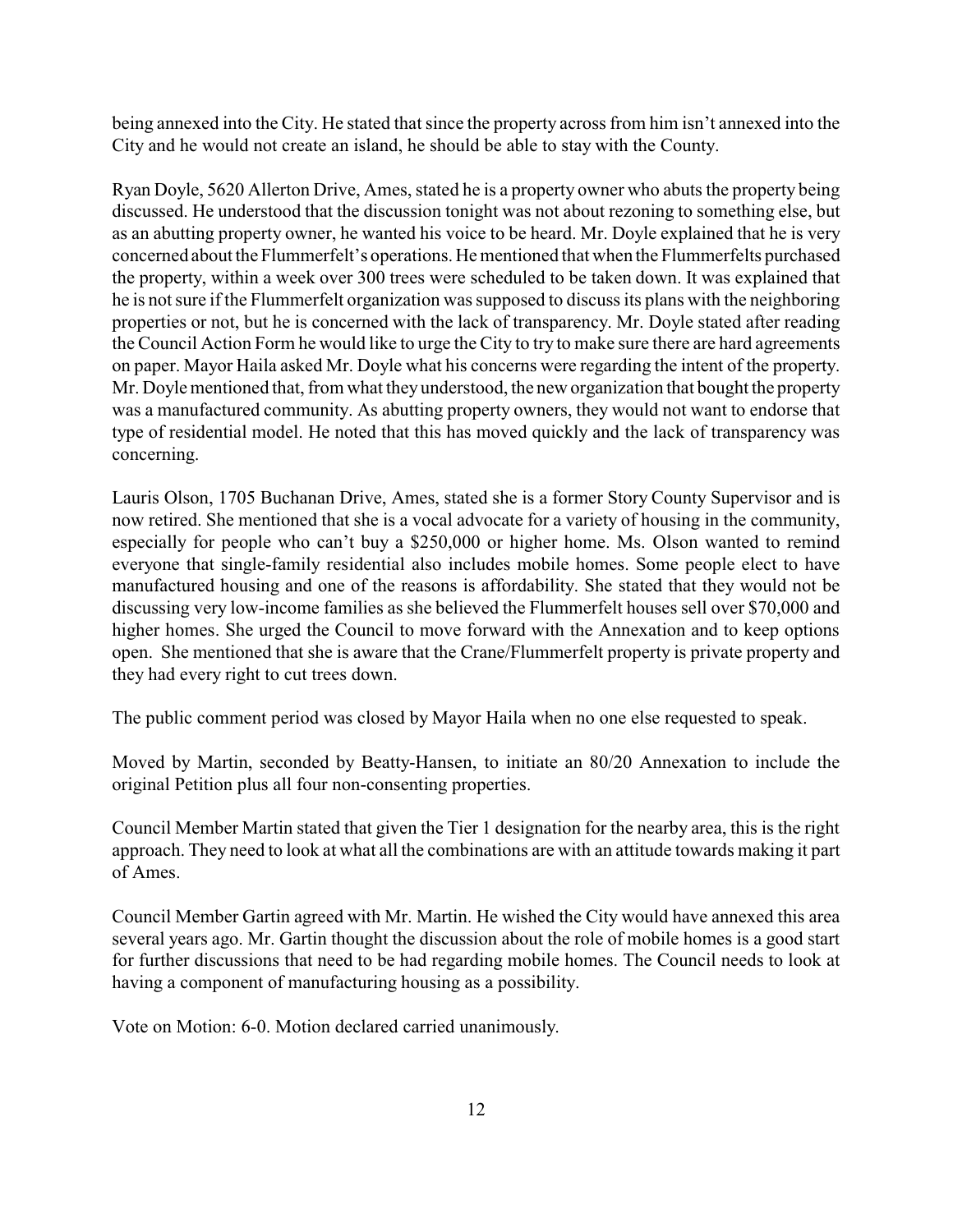Moved by Martin, seconded by Beatty-Hansen, to direct staff to prepare a Pre-Annexation Agreement for the Flummerfelt Crane Annexation at the intersection of Lincoln Way and North 500<sup>th</sup> Avenue.

Vote on Motion: 6-0. Motion declared carried unanimously.

The meeting recessed at 8:10 p.m. and reconvened at 8:17 p.m.

### **DEMOLITION OF KAPPA KAPPA GAMMA SORORITY AT 120 LYNN AVENUE WITH**

**CONDITIONS:** City Planner Justin Moore stated that the Delta Omicron Chapter of Kappa Kappa Gamma sorority is seeking approval to demolish its existing sorority house at 120 Lynn Avenue in order to construct a new sorority house in the same location. Kappa Kappa Gamma received approval in December 2019 for demolition of this same house and shortly thereafter received approval of a Minor Site Development Plan for construction of the replacement sorority building. The structure, however, was not demolished, and Kappa Kappa Gamma has now applied for a new Minor Site Development Plan. The major differences with the previous approved plan include a reduction in overall size, a change to the exterior roof design, and new facade materials. The current structure accommodates 62 members, while the proposal to build a new structure would accommodate 61. Mr. Moore mentioned that the sorority is still planning to maintain a lot of brick on the side of the building, but have proposed timber-frame stucco on the upper level. He noted that both the cost to rehabilitate the existing home and the cost to construct a new home have increased since 2019. The difference showed that new construction would cost more than rehabilitation. Mr. Moore noted that new construction is eligible to apply for tax abatement and this location would be eligible if the City Council approves the demolition request prior to April 1, 2021. The entire Urban Revitalization Area (URA) is scheduled to cease to exist as of April 1, 2024 and Kappa Kappa Gamma must come back before the Council to claim the tax abatement prior to that date.

The Mayor asked for input from the public. No one wished to speak.

Moved by Gartin, seconded by Corrieri, to adopt RESOLUTION NO. 21-144 approving the demolition of Kappa Kappa Gamma Sorority at 120 Lynn Avenue with conditions. Roll Call Vote: 6-0. Resolution declared adopted unanimously, signed by the Mayor, and hereby made a portion of these Minutes.

**2021/22 PROPOSED ANNUAL ACTION PLAN PROJECTS FOR COMMUNITY DEVELOPMENTBLOCKGRANT (CDBG)ANDHOMEPROGRAMS:**HousingCoordinator Vanessa Baker-Latimer explained that she prefers to get the Council's feedback before the Plan goes out for public forums. Any feedback received during public forums is then brought back to the Council. She noted that everything is behind as the 2020/21 Plan was just submitted, but she received notification from Housing and Urban Development (HUD) that the 2020/21 allocation would be \$590,475 in CDBG funds, which is a \$12,075 decrease, and \$350,543 in HOME funds, which is a \$118,034 decrease. Now that the City has received its allocation amounts, it is time to begin the process for determining the 2021/22 Annual Action Plan projects. Ms. Baker-Latimer noted that typically the Action Plan is due by May 17, 2021, and staff will be asking for an extension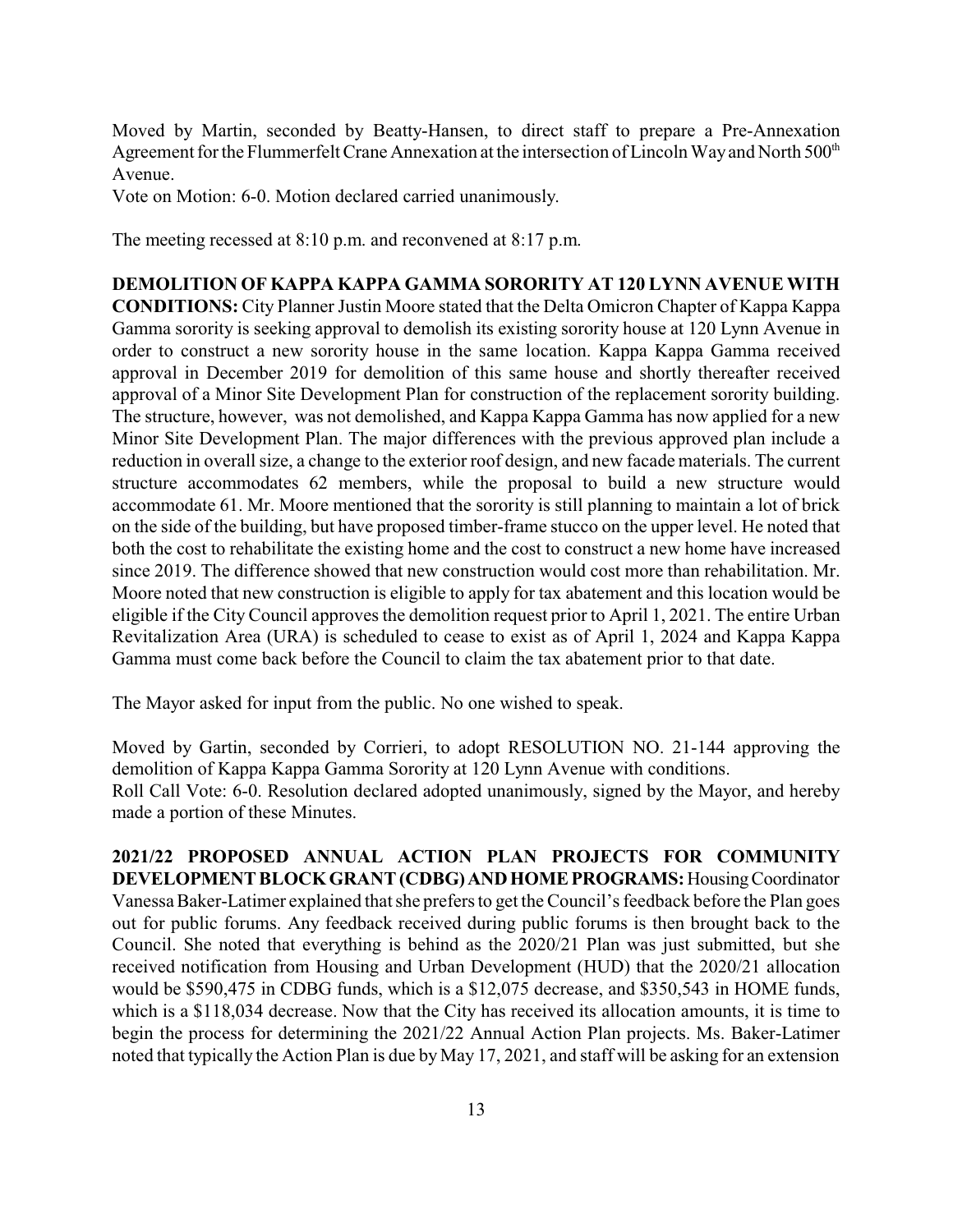to submit the Plan no later than August 16, 2021. It is the hope that the Plan will be done in June. Staff is proposing the following program projects for consideration for the 2021/22 Action Plan:

- 1. Utilize CDBG funds to acquire and demolish deteriorated housing city-wide; to sell or transfer these lots or houses to non-profit housing organizations to provide lowincome households for rent or purchase with preference being targeted to the Neighborhood Revitalization Strategy Area (NRSA).
- 2. Utilize CDBG funds to acquire and demolish deteriorated commercial property citywide and resell the property for redevelopment (up to 30% of the annual allocation can be used for non-low-and moderate-income benefit directed toward removing slum and blight).

Staff is recommending that the anticipated combined budgets of \$2,973,901 be allocated to the project activities listed below:

- 1. CDBG Acquisition/Reuse Program for Affordable Housing and/or for Slum and Blight (including demolition) - \$572,380
- 2. CDBG Public Infrastructure Improvements Program for Baker Subdivision \$400,000
- 3. CDBG-CV CARES (Rent, Mortgage, and Utility) Relief Assistance \$200,000
- 4. HOME Homeownership Construction Program \$762,265
- 5. HOME Down Payment Assistance \$381,382
- 6. HOME LIHTC Multi-Family Assistance \$350,000
- 7. General Administration for CDBG, HOME & CARES CDBG \$118,095, HOME \$174,779, and CARES \$15,000

Council Member Betcher asked if there were any concerns about meeting the timeliness test with all the rolling deadlines and unknowns. Ms. Baker-Latimer stated that is always a concern of hers. She has been working diligently to make sure the City meets its timeliness test for this year. HUD has said there is a grace period, but that is not always given. Ms. Baker-Latimer stated she is not going to take any chances this year since the timeliness deadline was already changed from May to June 30, 2021, but the City is going to stick with its May 2, 2021, deadline.

Moved by Betcher, seconded by Corrieri, to adopt RESOLUTION NO. 21-145 approving the proposed 2021/22 Annual Action Plan projects and to authorize staff to prepare the Action Plan document for a 30-day comment period.

Roll Call Vote: 6-0. Resolution declared adopted unanimously, signed by the Mayor, and hereby made a portion of these Minutes.

**CITY ACCESS CONTROL SYSTEM:** Mayor Haila asked if there were any members of the public who would like to speak. NO one requested to speak.

Moved by Gartin, seconded by Corrieri, to adopt RESOLUTION NO. 21-146 approving the final plans and specifications and awarding a contract to Commonwealth Electric Company of the Midwest of Des Moines, Iowa, in the amount of \$644,276.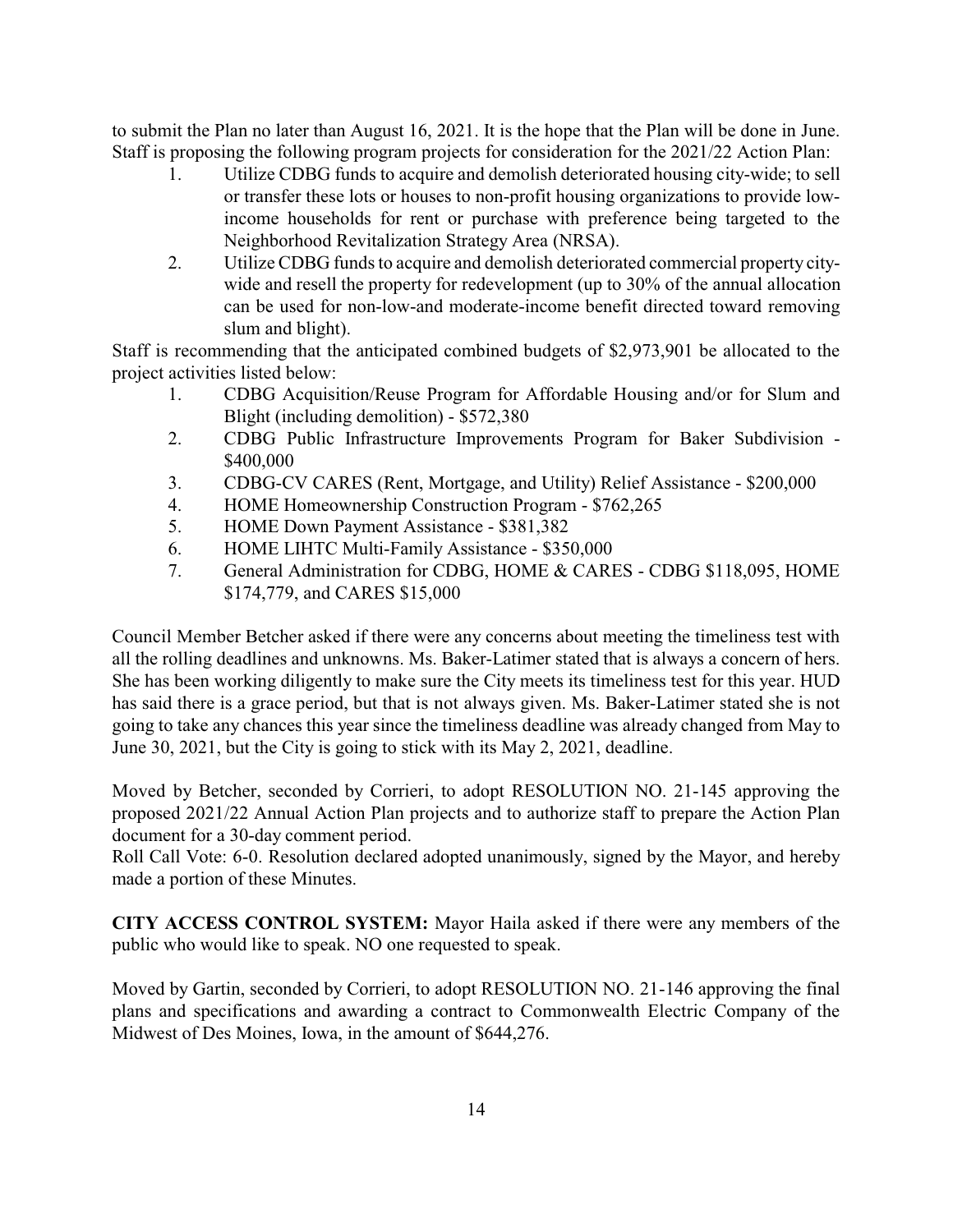Roll Call Vote: 6-0. Resolution declared adopted unanimously, signed by the Mayor, and hereby made a portion of these Minutes.

**MEMORANDUM OF UNDERSTANDING WITH STORY COUNTY REGARDING CITY ASSESSOR'S OFFICE PAYROLL AND BENEFIT ADMINISTRATION:** Assistant City Manager Brian Phillips commented that he was available to answer any questions.

Council Member Martin mentioned that he had one concern regarding the Memorandum of Understanding (MOU). He stated he had a concern about Item No. 8 on the MOU regarding "Employee Values and Cooperation." It states that the City Assessor will participate on the City's Executive Leadership Team and will adopt, support, and embody the Excellence Through People organizational values. He thought it was a great idea, but doesn't believe the City Council and the Board of Supervisors have the authority to ask the City Assessor to do this. Mr. Martin believed that would be a Conference Board decision. Assistant City Manager Brian Phillips explained that the intent was to put into one document all the ways there would be collaboration among the City Assessor's Office, the City of Ames, and the Story CountyBoard of Supervisors. Mr. Phillips noted that Mr. Martin was correct, and that Item No. 8 is more of a Conference Board function as the supervisors of the Assessor. He thought it would be reasonable if the Council adopted the Agreement between the City and the County, then take the MOU to the Conference Board for its agreement on the non-benefit parts of the MOU.

Moved by Martin, seconded by Betcher, to adopt RESOLUTION NO. 21-147 approving the Memorandum of Understanding with StoryCounty regarding the City Assessor's Office payroll and benefit administration.

Roll Call Vote: 6-0. Resolution declared adopted unanimously, signed by the Mayor, and hereby made a portion of these Minutes.

Moved by Martin, seconded by Betcher, to direct staff to take the Memorandum of Understanding to the Conference Board with the appropriate language for its approval. Vote on Motion: 6-0. Motion declared carried unanimously.

**VARIABLE FREQUENCY DRIVES (VFDs) FOR UNIT 7 COOLING TOWER AT THE POWER PLANT:** Moved by Martin, seconded by Corrieri, to adopt RESOLUTION NO. 21-148 waiving the City's Purchasing Policies regarding formal bidding procedures and accept quotes rather than formal bids.

Roll Call Vote: 6-0. Resolution declared adopted unanimously, signed by the Mayor, and hereby made a portion of these Minutes.

Moved by Martin, seconded by Beatty-Hansen, to adopt RESOLUTION NO. 21-149 awarding a contract to The Baker Group of Ankeny, Iowa, for the purchase and installation of the Variable Frequency Drives in the amount of \$72,565 (inclusive of sales tax).

Roll Call Vote: 6-0. Resolution declared adopted unanimously, signed by the Mayor, and hereby made a portion of these Minutes.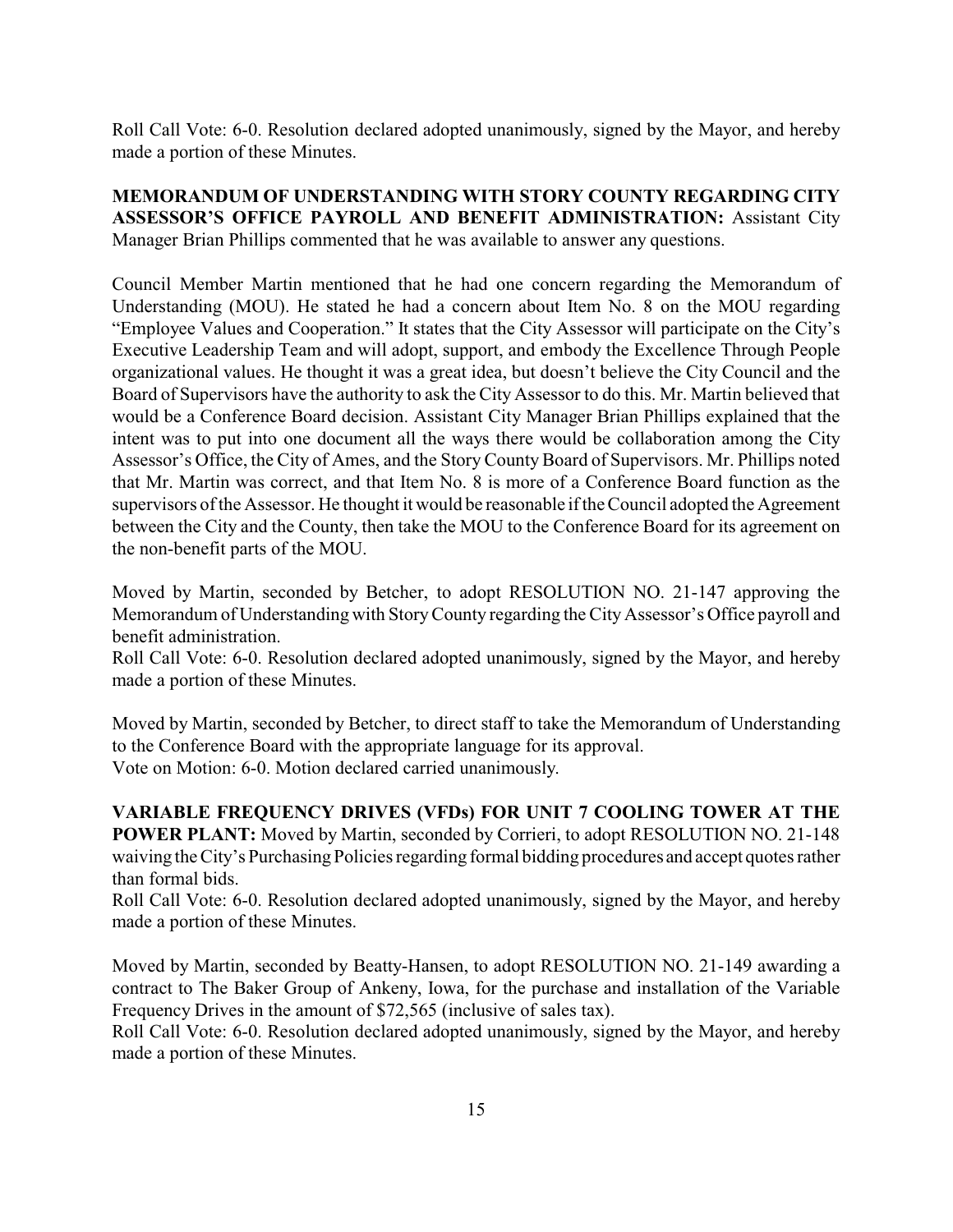**ENGINEERING AND MATERIAL TO IMPROVE CONTROL OF UNIT 8 BOILER SUPERHEATER OUTLET STEAM TEMPERATURE:**Moved byBeatty-Hansen, seconded by Gartin, to adopt RESOLUTION NO. 21-150 waiving the City's Purchasing Policies regarding formal bidding procedures and allow for single-source purchasing.

Roll Call Vote: 6-0. Resolution declared adopted unanimously, signed by the Mayor, and hereby made a portion of these Minutes.

Moved by Betcher, seconded by Beatty-Hansen, to adopt RESOLUTION NO. 21-151 awarding a contract to The Babcock & Wilcox Company of Kansas City, Missouri, for the engineering and for the sourcing and fabrication of material for the purpose of improving the control of the steam temperature of Unit 8 Boiler in the amount of \$376,486.

Roll Call Vote: 6-0. Resolution declared adopted unanimously, signed by the Mayor, and hereby made a portion of these Minutes.

# **HEARINGON VOLUNTARY ANNEXATION OFPROPERTY LOCATED AT 4514 HYDE**

**AVENUE:** Planning and Housing Director Kelly Diekmann noted this item was a 100% Voluntary Annexation and he was available to answer any questions.

The public hearing was opened by the Mayor.

Diane McCauley, address unknown, Ames, mentioned she was the President of Bloomington Courtyard Townhome Association directly south of the Hyde Avenue Annexation. She wanted to express the concern as a Townhome Association adjoining this piece of property from a development and ecological standpoint. There is a large drainage ditch between her property and this property that goes to Ada Hayden. Ms. McCauley stated she looked forward to the next stage in the process and will be keeping track of what is going on.

Director Diekmann explained that the developer is planning on leaving the existing house on the property and possibly creating another lot for a single-family home. The developer does have ideas about how to use storm water management techniques on this propertyto help serve the conservation subdivision requirements for the property west of this location. The next time anyone will see something in this area will be once the Annexation is complete, a rezoning request will come next.

When no one else asked to speak, Mayor Haila closed the public hearing.

Moved by Gartin, seconded by Junck, to adopt RESOLUTION NO. 21-152 approving the Annexation of the property located at 4514 Hyde Avenue.

Roll Call Vote: 6-0. Resolution declared adopted unanimously, signed by the Mayor, and hereby made a portion of these Minutes.

Moved by Betcher, seconded by Corrieri, to adopt RESOLUTION NO. 21-153 approving the Covenant and Agreement pertaining to Water Service for the propertylocated at 4514 Hyde Avenue.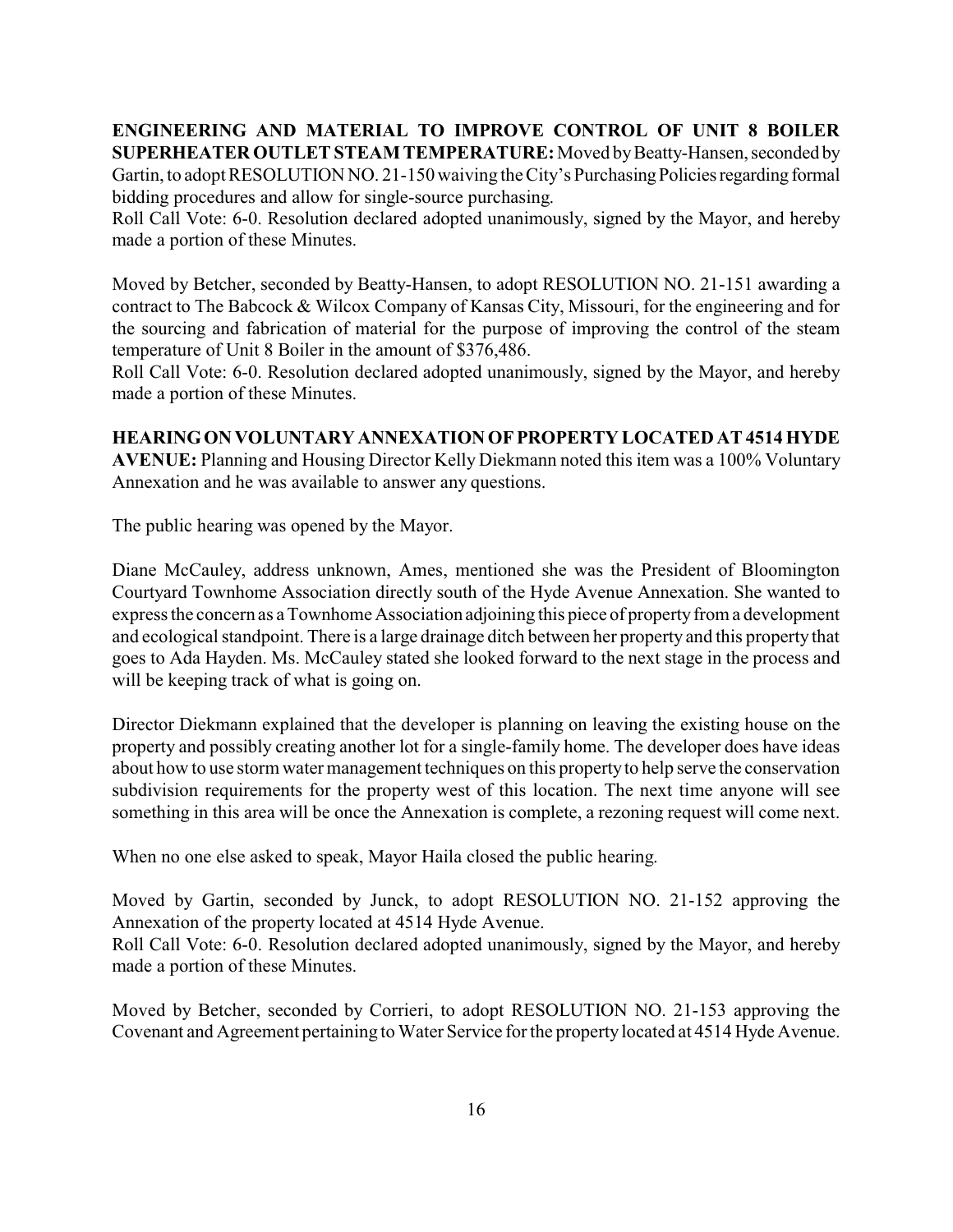Roll Call Vote: 6-0. Resolution declared adopted unanimously, signed by the Mayor, and hereby made a portion of these Minutes.

**HEARINGON VOLUNTARY ANNEXATION OFPROPERTIES LOCATED AT [1] 23959- 580TH AVENUE (FORMERLY CAREMOLI), [2] ONE-QUARTER MILE WEST OF 580TH AVENUE (NORTH OF HIGHWAY 30), AND [3] 59.69 ACRES WEST OF 580TH AVENUE AND NORTH OF U.S. HIGHWAY 30:** City Planner Julie Gould stated that the City received Voluntary Annexation Petitions from three property owners representing four parcels that total approximately 115.19 acres. There are two owners for the four parcels, LDY LLC, and Larson Leasing LC. Because these properties are located within two miles of the City of Nevada, the request will need to go to the City Development Board for approval. There are some residential and a couple commercial properties along 580<sup>th</sup> Avenue. Property owners along 580<sup>th</sup> Avenue were contacted as a courtesy to gauge interest in participating voluntarily with the annexation and currently none has chosen to be annexed at this time. Ms. Gould mentioned that the Iowa Department of Transportation plans to construct a new interchange in the vicinity of this site creating a primary entrance from Highway 30 to the City's planned Prairie View Industrial Center. There are no City utilities that currently serve the site, but there will be a water extension along East Lincoln Way that will go out to bid in 2021. Ms. Gould commented that there is no plan to extend water to the south. Staff pointed out that this is a unique situation that the City was proceeding with the annexation that has vacant land that is served by rural water and not covered by a water service territory buyout agreement. Since there are no plans for the LDY properties to develop currently, staff is recommending moving forward. Anyfuture development on the vacant landswillrequire rezoning and subdivision approval, which at that time the City will require conformance to the City's infrastructure standards. Rural water service buyouts may be required of the property owners in order to meet the requirements.

The Mayor opened public comment. It was closed when no one requested to speak.

Moved by Betcher, seconded by Gartin, to adopt RESOLUTION NO. 21-154 approving the Annexation of the properties located at [1] 23959-580th Avenue (formerly Caremoli), [2] onequarter mile west of 580<sup>th</sup> Avenue (north of Highway 30), and [3] 59.69 acres west of 580<sup>th</sup> Avenue and north of U.S. Highway 30.

Roll Call Vote: 6-0. Resolution declared adopted unanimously, signed by the Mayor, and hereby made a portion of these Minutes.

**HEARING ON PROPOSAL TO ADOPT BY REFERENCE THE 2020 EDITION OF THE** *NATIONAL ELECTRIC CODE***:** Council Member Gartin asked what kind of outreach was done and if there had been any feedback received.

Fire Chief Rich Higgins stated four different outreach events were done. On January 18, 2021, Inspections staff e-mailed the Ames Home Builders Association and all electrical contractors who have done business with the Inspections Division within the last year to notify them of the proposed 2020 *NEC* adoption process and inviting them to attend the February 1 Building Board of Appeals meeting. There were no contractors present for the meeting and no public input was submitted. A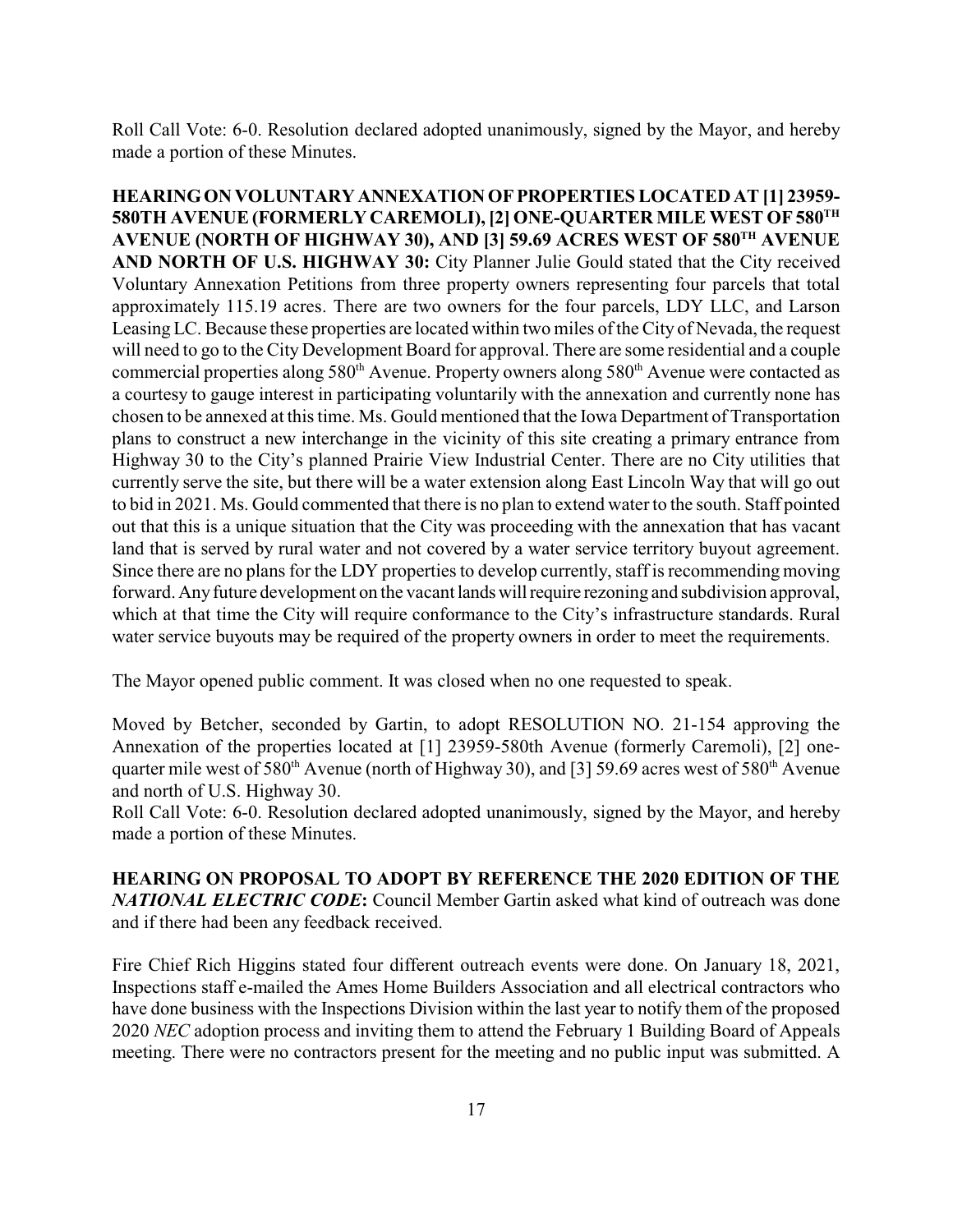follow-up email was sent to the same contractors on March 2, 2021, making them aware of the April 1, 2021, effective date for the State's adoption of the 2020 *NEC*. An additional email was sent on March 10, 2021, notifying the contractors that the Council set the public hearing for March 23, 2021. A final presentation was done with the Ames Home Builders Association (AHBA). There has not been any feedback in favor or against the changes to the *NEC.* 

Council Member Gartin inquired if the building standards were consistent with what staff is seeing with similarly size peer communities in Iowa. Building Official Sara VanMeeteren commented that the City has to adopt what the State adopts at a minimum, regardless of what other jurisdictions are doing. She noted that there is one local amendment that has been adopted for several years regarding the use of non-metallic cable in commercial structures. Ms. VanMeeteren stated there were several changes made at the State level, and the contractors are aware of the changes due to having to get licensed through the State. One comment that was received from the contractors was that they had already started implementing the updated *Code* as it was thought to already be in place.

The Mayor opened the public hearing and closed it after there was no one wishing to speak.

Moved by Beatty-Hansen, seconded by Junck, to pass on first reading an Ordinance to adopt by reference the 2020 Edition of the *National Electric Code* with two State of Iowa amendments and one local amendment.

Roll Call Vote: 6-0. Motion declared carried unanimously.

**HEARING ON 2020/21 COLLECTOR STREET PAVEMENT IMPROVEMENTS (E. 20TH STREET):** The Mayor opened the public hearing. It was closed when no one asked to speak.

Moved by Betcher, seconded by Gartin, to adopt RESOLUTION NO. 21-155 approving the final plans and specifications and awarding a contract to All Star Concrete of Johnston, Iowa, in the amount of \$776,718.91.

Roll Call Vote: 6-0. Resolution declared adopted unanimously, signed by the Mayor, and hereby made a portion of these Minutes.

**HEARING ON 2020/21 CYRIDE ROUTE PAVEMENT IMPROVEMENTS (9TH STREET):** The Mayor opened the public hearing and closed it after there was no one wishing to speak.

Moved by Beatty-Hansen, seconded by Gartin, to adopt RESOLUTION NO. 21-156 approving the final plans and specifications and awarding a contract to All Star Concrete of Johnston, Iowa, in the amount of \$672,550.34.

Roll Call Vote: 6-0. Resolution declared adopted unanimously, signed by the Mayor, and hereby made a portion of these Minutes.

**PRESENTATION FY 2020/21 WATER RATES:** Water and Pollution Control Director John Dunn highlighted the recent rate adjustments in Ames from FY 2016/17 to FY 2020/21. The annual average water rate adjustment was 2.5% while sewer was 1.6%. Nationally water rates have been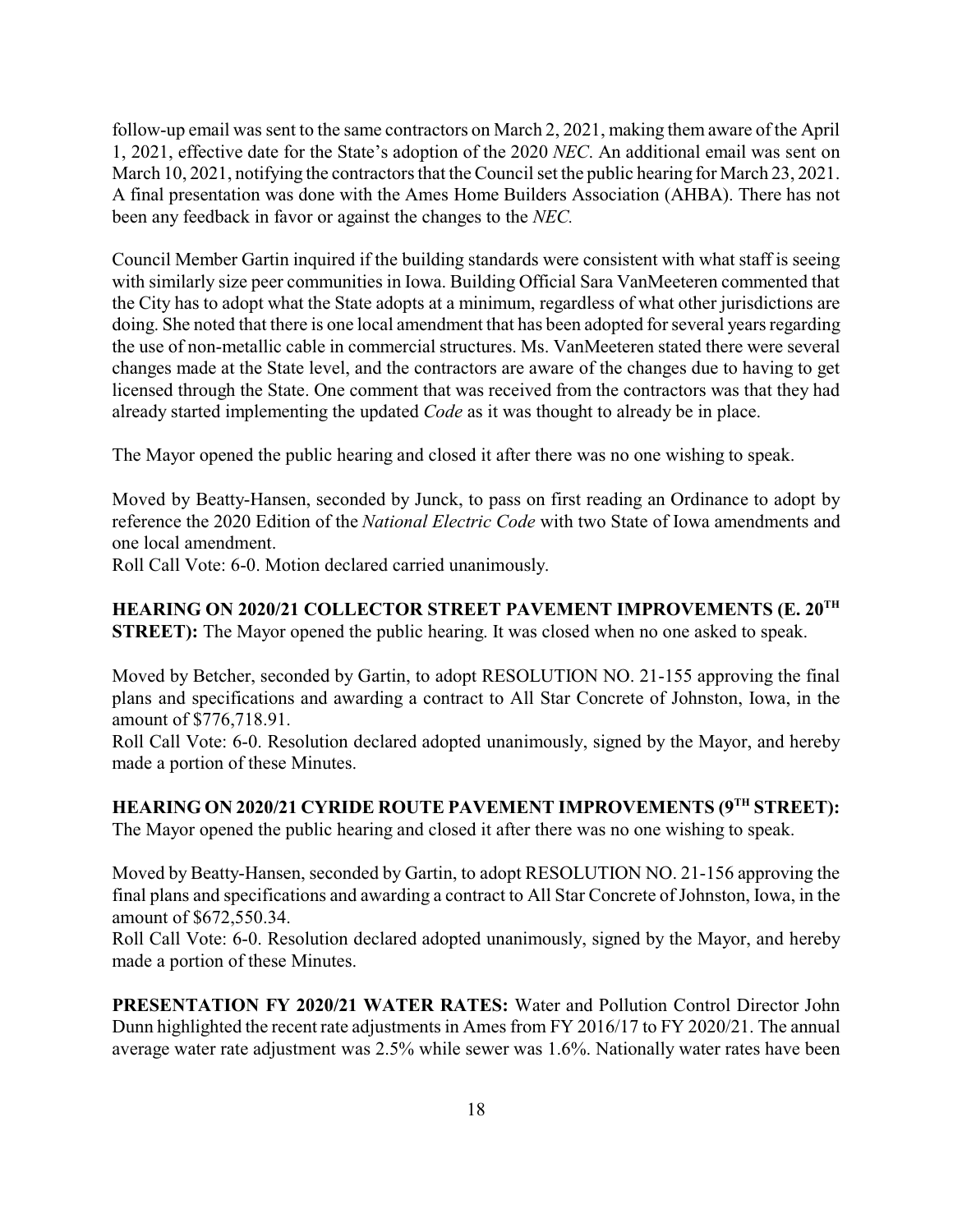climbing at twice the rate of the City of Ames, and sewer rates, by about  $2\frac{1}{2}$  times the rate. A slide was displayed showing the water and sewer trends for the City of Ames versus overall Iowa trends. Director Dunn went over the data points for Iowa trends in water rates with cities that have a population greater than 10,000. The City of Ames is in the 29<sup>th</sup> percentile based on the 2020 rates. A graph was shown that indicated the trends of what the ending fund balance is per fiscal year along with the operating reserve and the percentage rate increase. Mr. Dunn stated that they did a ten-year rate projection, and the base pattern is to try to do a water increase one year and a sewer increase the next. He reminded the public that all that is being recommended is for the Council to approve the first year 6% water increase; the other years are just projections for planning purposes only. A slide was shown regarding what a sample customer bill would look like with the rate increase. Staff is recommending that the Council adopt on first reading, an Ordinance to adjust the water rates by 6% to be effective on bills mailed on or after July 1, 2021.

Council Member Betcher mentioned that Director Dunn did not go over the slide that showed what forces were driving capital expenses. She thought anyone that was watching the meeting would want to know what was contributing to the significant increase. Mr. Dunn explained that the operating expenses were projected by looking at what the trends and expenses have been for the past few years. The water fund looked at the need for new sources of water capacity and resiliency. The sewer fund is the nutrient reduction modifications. There is also a need for infrastructure renewal and replacements (sewer rehab, water main replacement, treatment facility improvements).

The Mayor opened the public hearing. There was no one wishing to speak, and the hearing was closed.

Moved by Corrieri, seconded by Junck, to pass on first reading an ordinance to increase water rates by 6%, effective July 1, 2021.

Roll Call Vote: 6-0. Motion declared carried unanimously.

**ORDINANCE REQUIRING SECONDHAND DEALERS TO OBTAIN A PERMIT TO CONDUCT BUSINESS WITHIN THE CITY OF AMES:** Moved by Corrieri, seconded by Beatty-Hansen, to pass on third reading and adopt ORDINANCE NO. 4432 requiring Secondhand Dealers to obtain a permit to conduct business within the City of Ames.

Roll Call Vote: 6-0. Ordinance declared adopted unanimously, signed by the Mayor, and hereby made a portion of these Minutes.

# **ORDINANCE REDUCINGTHE NUMBEROFVEHICLEPARKINGSPACESREQUIRED** FOR APARTMENT USE IN THE DOWNTOWN SERVICE CENTER ZONING DISTRICT:

Moved byMartin, seconded byCorrieri, to pass on third reading and adopt ORDINANCE NO. 4433 reducing the number of vehicle parking spaces required for apartment use in the Downtown Service Center Zoning District.

Roll Call Vote: 6-0. Ordinance declared adopted unanimously, signed by the Mayor, and hereby made a portion of these Minutes.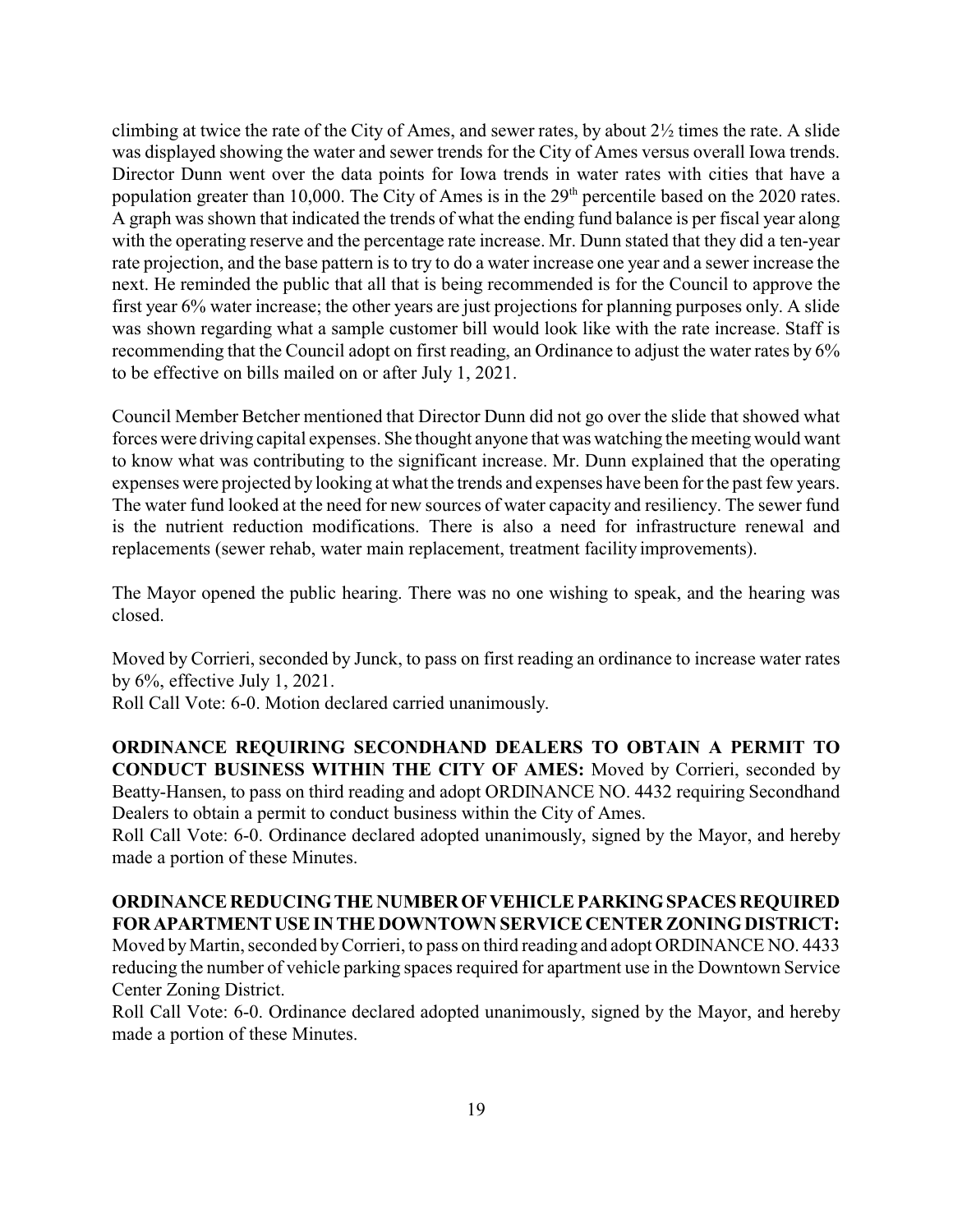**ORDINANCE REZONING 2801 & 2803 WEST STREET FROM RESIDENTIAL HIGH DENSITY TO NEIGHBORHOOD COMMERCIAL WITH UNIVERSITY WEST IMPACT OVERLAY:** Moved by Betcher, seconded by Junck, to pass on third reading and adopt ORDINANCE NO. 4434 rezoning 2801 & 2803 West Street from Residential High Density to Neighborhood Commercial with University West Impact Overlay.

Roll Call Vote: 6-0. Ordinance declared adopted unanimously, signed by the Mayor, and hereby made a portion of these Minutes.

**DISPOSITIONS OF COMMUNICATIONS TO COUNCIL:** The Mayor mentioned that there were two items for discussion. The first was a memo from the Planning and Housing Department regarding staff's response to the request from the City of Nevada for an Ames Urban Fringe Plan (AUFP) Map Amendment. City Manager Steve Schainker recommended this item be placed on the next Agenda for direction.

Moved by Corrieri, seconded by Junck, to direct staff to place the request from the City of Nevada for an Ames Urban Fringe Plan (AUFP) Map Amendment on the next City Council Agenda. Vote on Motion: 6-0. Motion declared carried unanimously.

The next item was a memo from Traffic Engineer Damion Pregitzer regarding the Stange Road Speed Study (north of Bloomington Road). Mr. Schainker explained that Mr. Pregitzer is not recommending any major changes besides increased enforcement in the area. He mentioned that if the Council Members do not agree with the finding, they could direct staff to place the item on a future agenda for Mr. Pregitzer to present all the data. The Mayor stated if the Council does not want to place the item on a future Agenda, staff will proceed with its recommendations. There was no interest from the Council to place the item on a future Agenda.

**COUNCIL COMMENTS:** Council Member Betcher stated she had received an email from the City's Community and Regional Planning partners. Professor Alenka Poplin wanted to know if it was possible to use the remaining money from their studio project to help pay for three students to attend an international conference where they would present its result from their study. She noted that City Manager Steve Schainker recommended putting the request on the next City Council Agenda to discuss if the Council thought that would be a useful allocation of the remaining funds. Ms. Betcher commented that most of the funds were not allocated due to COVID. Mr. Schainker mentioned that he believed there is enough money to cover the students, but this request was not part of the initial scope, so further approval would be needed.

Moved by Betcher, seconded by Junck, to direct staff to put the request from the Community and Regional Planning partners on the next Agenda. Vote on Motion: 6-0. Motion declared carried unanimously.

Mayor Haila wanted to reiterate his statement that was released today in response to the tragic violence that occurred in Atlanta that affected the Asian and Asian-American community members and the violence in Boulder. He read a portion of his statement that "the City of Ames remains